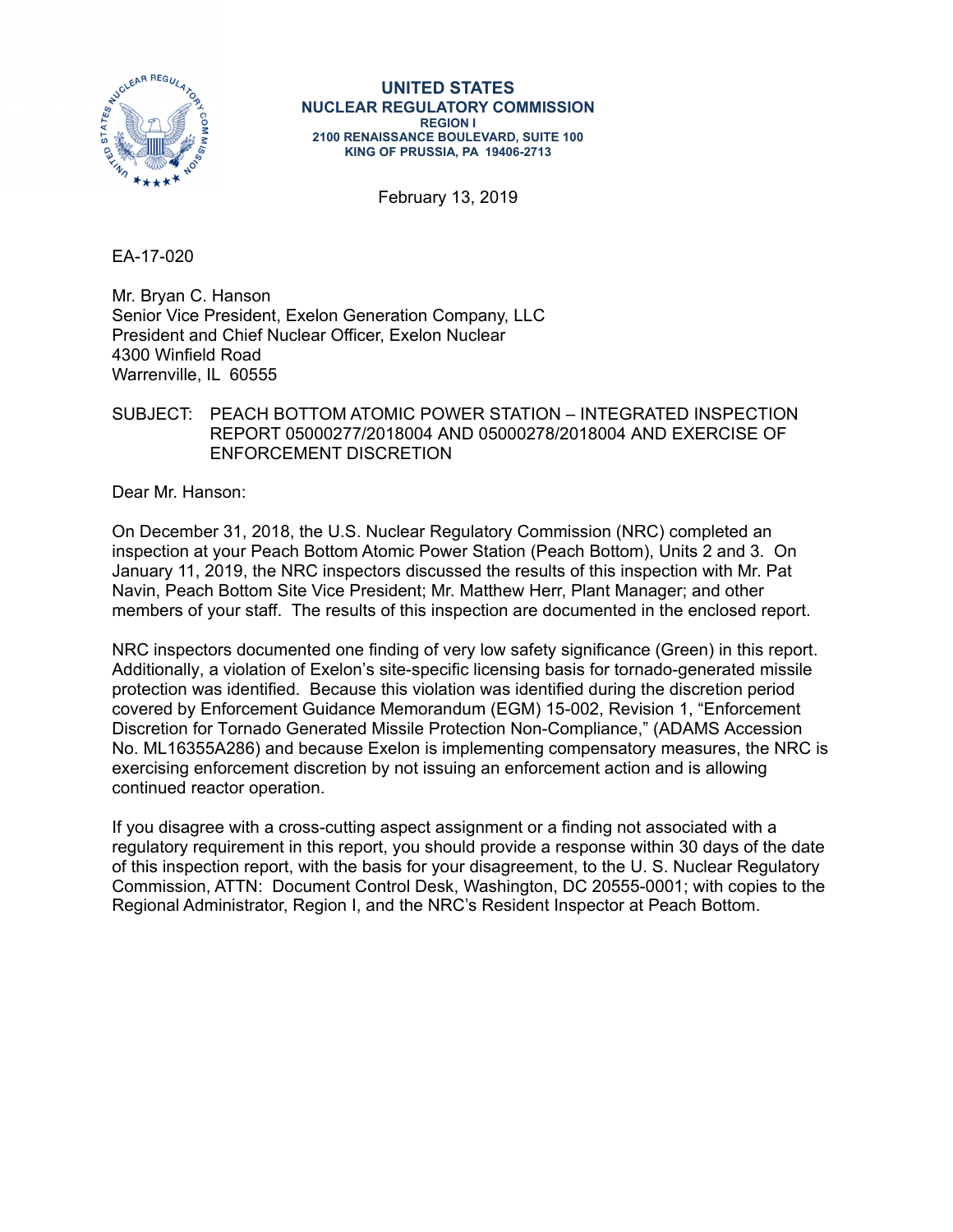This letter, its enclosure, and your response (if any) will be made available for public inspection and copying at http://www.nrc.gov/reading-rm/adams.html and the NRC's Public Document Room in accordance with Title 10 of the *Code of Federal Regulations* (10 CFR), Part 2.390, "Public Inspections, Exemptions, Requests for Withholding."

Sincerely,

# */RA/*

Jonathan E. Greives, Chief Reactor Projects Branch 4 Division of Reactor Projects

Docket Numbers: 50-277 and 50-278 License Numbers: DPR-44 and DPR-56

Enclosure: Inspection Report 05000277/2018004 and 05000278/2018004

cc w/encl: Distribution via ListServ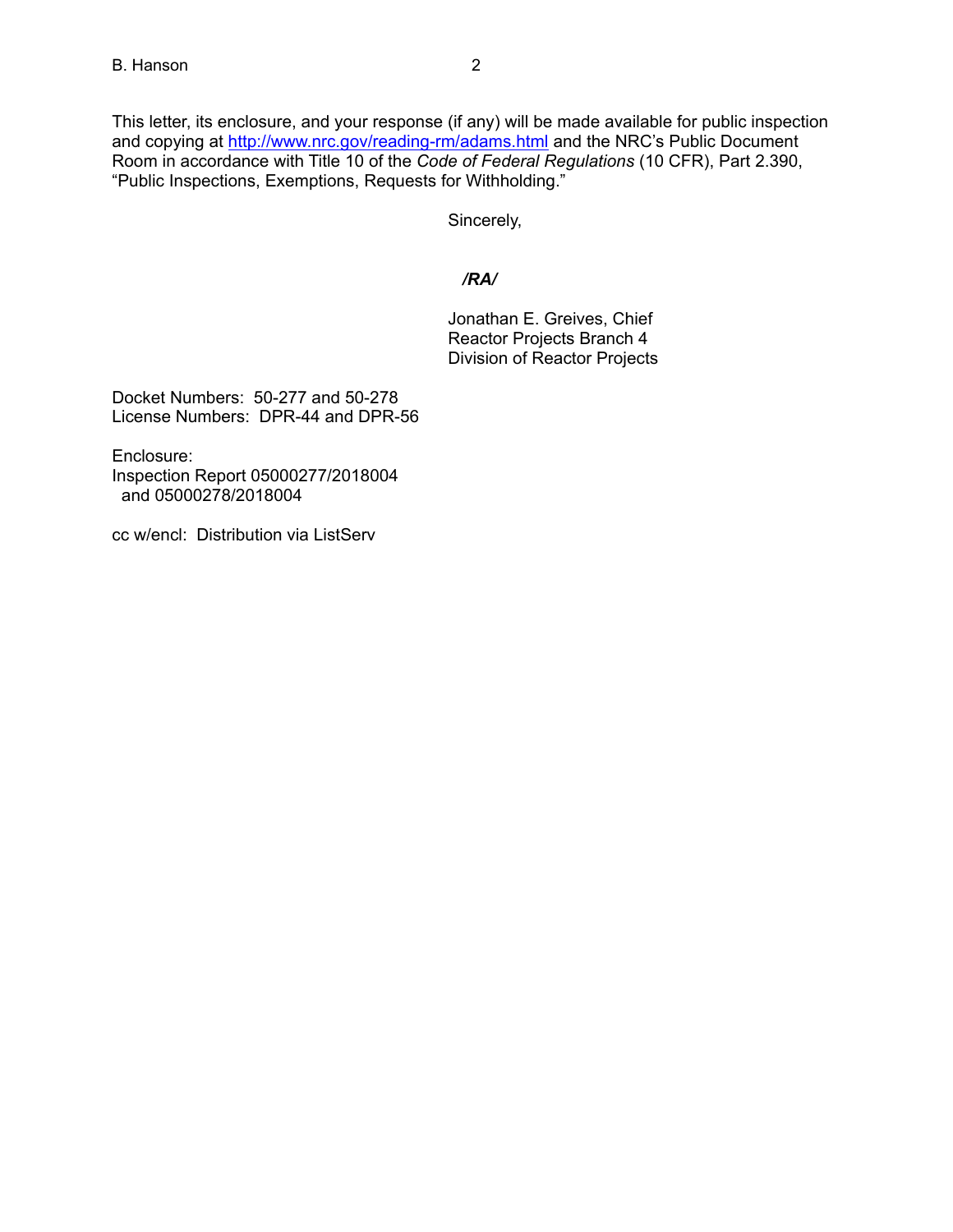### SUBJECT: PEACH BOTTOM ATOMIC POWER STATION – INTEGRATED INSPECTION REPORT 05000277/2018004 AND 05000278/2018004 AND EXERCISE OF ENFORCEMENT DISCRETION DATED FEBRUARY 13, 2019

| DISTRIBUTION: (via email)            |                      |  |
|--------------------------------------|----------------------|--|
| DLew, RA                             | (R1ORAMAIL Resource) |  |
| RLorson, DRA                         | (R1ORAMAIL Resource) |  |
| <b>DCollins, DRP</b>                 | (R1DRPMAIL Resource) |  |
| DPelton, DRP                         | (R1DRPMAIL Resource) |  |
| JYerokun, DRS                        | (R1DRSMAIL Resource) |  |
| <b>BWelling, DRS</b>                 | (R1DRSMAIL Resource) |  |
| JGreives, DRP                        |                      |  |
| GCroon, DRP                          |                      |  |
| MRossi, DRP                          |                      |  |
| JHeinly, DRP, SRI                    |                      |  |
| DBeacon, DRP, RI                     |                      |  |
| SSchmitt, AA                         |                      |  |
| MMcCoppin, RI OEDO                   |                      |  |
| <b>RidsNrrPMPeachBottom Resource</b> |                      |  |
| RidsNrrDorlLpl1 Resource             |                      |  |
| <b>ROPreports Resource</b>           |                      |  |

DOCUMENT NAME: \\nrc.gov\nrc\R1\Office\DRP\BRANCH4\Inspection Reports\Peach Bottom\2018\2018004\2018-004 final.docx ADAMS ACCESSION NUMBER: **ML19045A281**

| <b>SUNSI Review</b> |                   | $\overline{\mathsf{v}}$<br>Non-Sensitive<br>Sensitive |             | <b>Publicly Available</b><br>Non-Publicly Available |  |
|---------------------|-------------------|-------------------------------------------------------|-------------|-----------------------------------------------------|--|
| <b>OFFICE</b>       | RI/DRP            | <b>RI/DRP</b>                                         | RI/ORA      | <b>RI/DRP</b>                                       |  |
| <b>NAME</b>         | JHeinly via email | GCroon                                                | MMcLaughlin | <b>JGreives</b>                                     |  |
| <b>DATE</b>         | 2/13/19           | 2/13/19                                               | 2/8/19      | 2/13/19                                             |  |

OFFICIAL RECORD COPY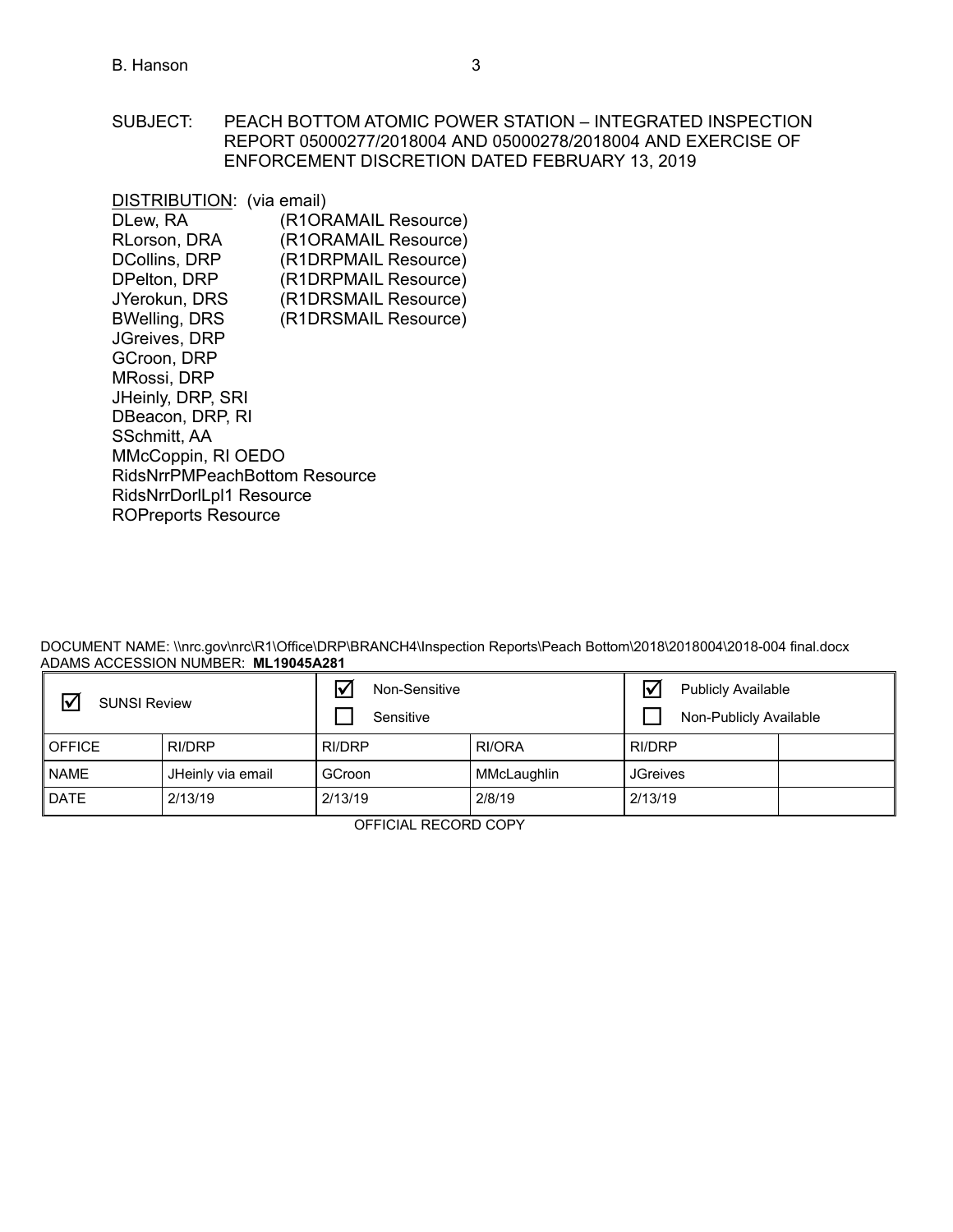# **U.S. NUCLEAR REGULATORY COMMISSION Inspection Report**

| Docket Numbers:                        | 50-277 and 50-278                                                                                                                                                                                                          |
|----------------------------------------|----------------------------------------------------------------------------------------------------------------------------------------------------------------------------------------------------------------------------|
| License Numbers:                       | DPR-44 and DPR-56                                                                                                                                                                                                          |
| <b>Report Numbers:</b>                 | 05000277/2018004 and 05000278/2018004                                                                                                                                                                                      |
| Enterprise Identifier: I-2018-004-0072 |                                                                                                                                                                                                                            |
| Licensee:                              | <b>Exelon Generation Company, LLC</b>                                                                                                                                                                                      |
| Facility:                              | Peach Bottom Atomic Power Station, Units 2 and 3                                                                                                                                                                           |
| Location:                              | Delta, Pennsylvania                                                                                                                                                                                                        |
| <b>Inspection Dates:</b>               | October 1, 2018 to December 31, 2018                                                                                                                                                                                       |
| Inspectors:                            | J. Heinly, Senior Resident Inspector<br>B. Smith, Resident Inspector<br>D. Beacon, Acting Resident Inspector<br>J. Cassata, Health Physicist<br>J. DeBoer, Emergency Preparedness Inspector<br>N. Floyd, Reactor Inspector |
| Approved By:                           | Jonathan E. Greives, Chief<br>Reactor Projects Branch 4<br>Division of Reactor Projects                                                                                                                                    |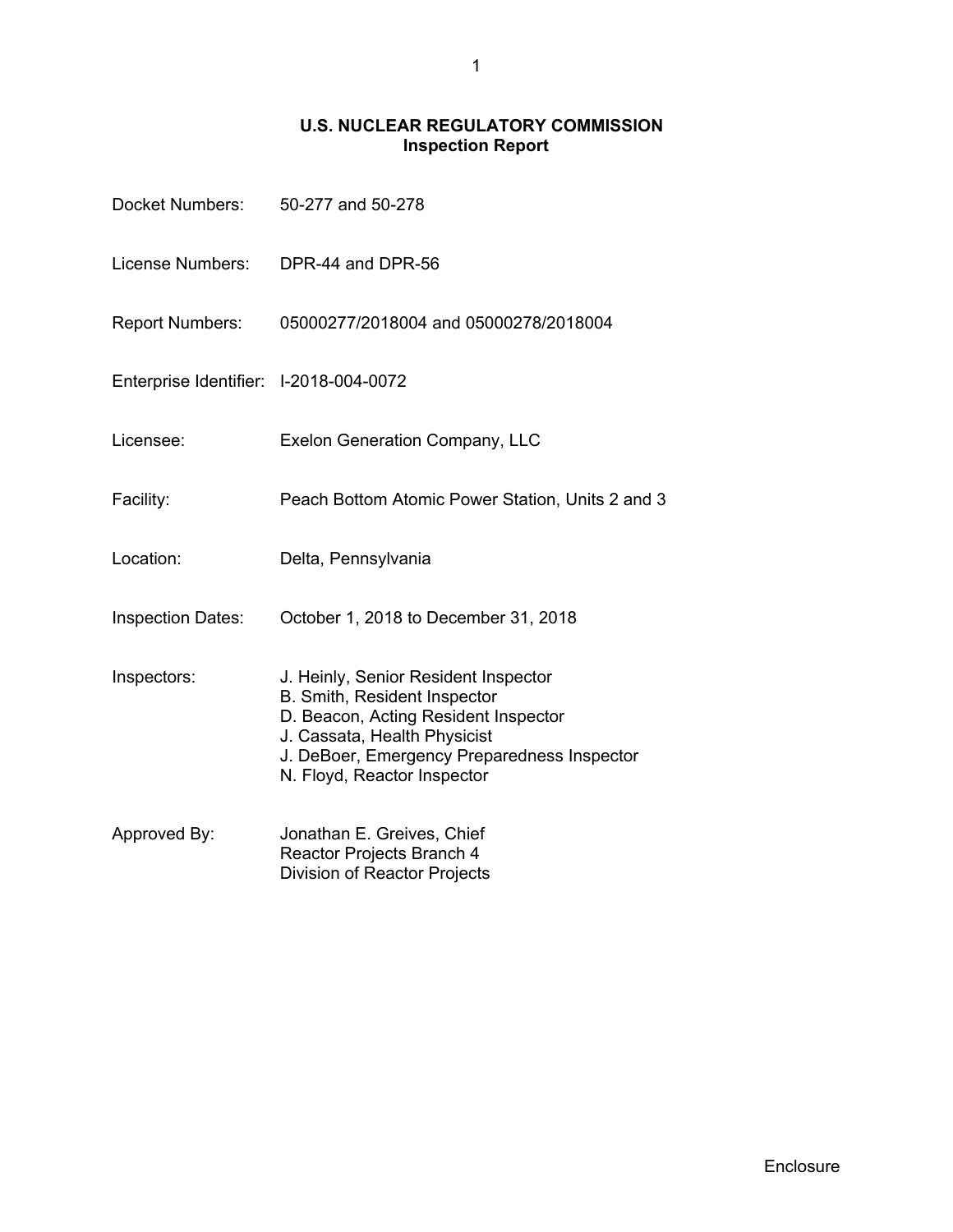# **SUMMARY**

The U.S. Nuclear Regulatory Commission (NRC) continued monitoring Exelon's performance at Peach Bottom Atomic Power Station, Units 2 and 3, by conducting the baseline inspections described in this report in accordance with the Reactor Oversight Process. The Reactor Oversight Process is the NRC's program for overseeing the safe operation of commercial nuclear power reactors. Refer to https://www.nrc.gov/reactors/operating/oversight.html for more information. NRC-identified and self-revealed findings, violations, and additional items are summarized in the table below.

# **List of Findings and Violations**

| Installation of Condensate Pump Cables not in Accordance with Standard |                                                                                                                                                                                                                                                                                                                                                                                                                                                                                                                                                                                                                                                                                                                                                 |               |         |
|------------------------------------------------------------------------|-------------------------------------------------------------------------------------------------------------------------------------------------------------------------------------------------------------------------------------------------------------------------------------------------------------------------------------------------------------------------------------------------------------------------------------------------------------------------------------------------------------------------------------------------------------------------------------------------------------------------------------------------------------------------------------------------------------------------------------------------|---------------|---------|
| Cornerstone                                                            | Significance                                                                                                                                                                                                                                                                                                                                                                                                                                                                                                                                                                                                                                                                                                                                    | Cross-Cutting | Report  |
|                                                                        |                                                                                                                                                                                                                                                                                                                                                                                                                                                                                                                                                                                                                                                                                                                                                 | Aspect        | Section |
| Initiating Event                                                       | Green FIN 05000278/2018-004-01                                                                                                                                                                                                                                                                                                                                                                                                                                                                                                                                                                                                                                                                                                                  | $H.2 - Field$ | 71153   |
|                                                                        | Opened/Closed                                                                                                                                                                                                                                                                                                                                                                                                                                                                                                                                                                                                                                                                                                                                   | Presence      |         |
| September 30, 2018.                                                    | The inspectors identified a self-revealing Green finding because Exelon did not conduct cable<br>replacement in accordance with E-1317, "Wire and Cable Notes and Details Power, Control,<br>Instrument Cables," for the Unit 3 condensate pump transformers. Specifically, Exelon<br>installed new power cables to the condensate pump transformers without proper waterproof<br>protection which resulted in water being entrained in the cable conductors and caused<br>premature cable failure on September 30, 2018. In addition, the condensate pump cable<br>shielding was not grounded in accordance with E-1317, and resulted in a false fault indication<br>which tripped a second condensate pump and resulted in a reactor SCRAM on |               |         |

# **Additional Tracking Items**

| Type       | Issue number             | Title                                                                                                            | Report<br>Section | <b>Status</b> |
|------------|--------------------------|------------------------------------------------------------------------------------------------------------------|-------------------|---------------|
| <b>LER</b> | 05000277/2017-<br>001-01 | Emergency Diesel Generator (EDG)<br><b>Exhaust Stacks Nonconforming</b><br>Design for Tornado Missile Protection | 71153             | Closed        |
| <b>LER</b> | 05000278/2018-<br>003-00 | Automatic Reactor Scram Due to Loss<br>of Two Condensate Pumps                                                   | 71153             | Closed        |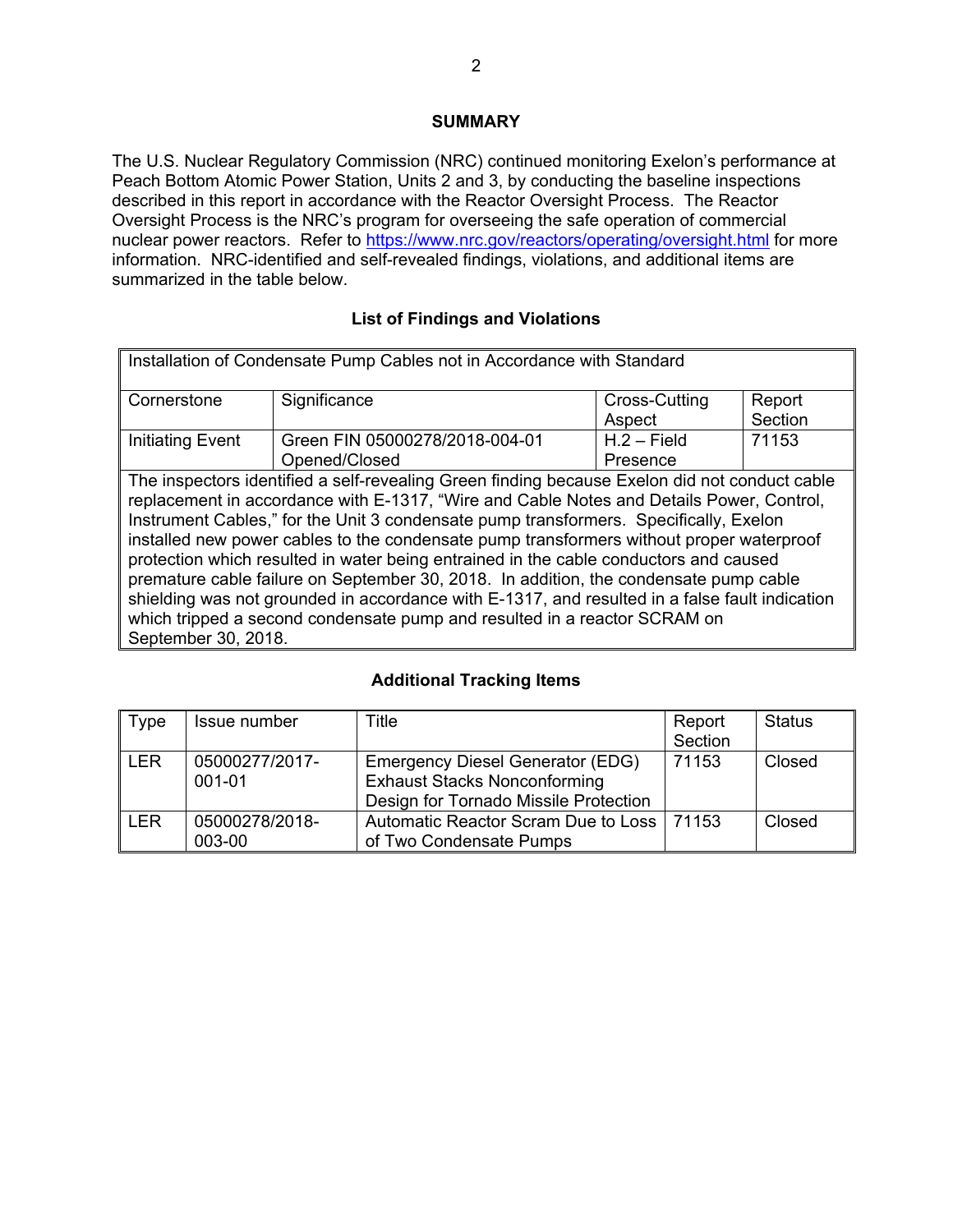# **TABLE OF CONTENTS**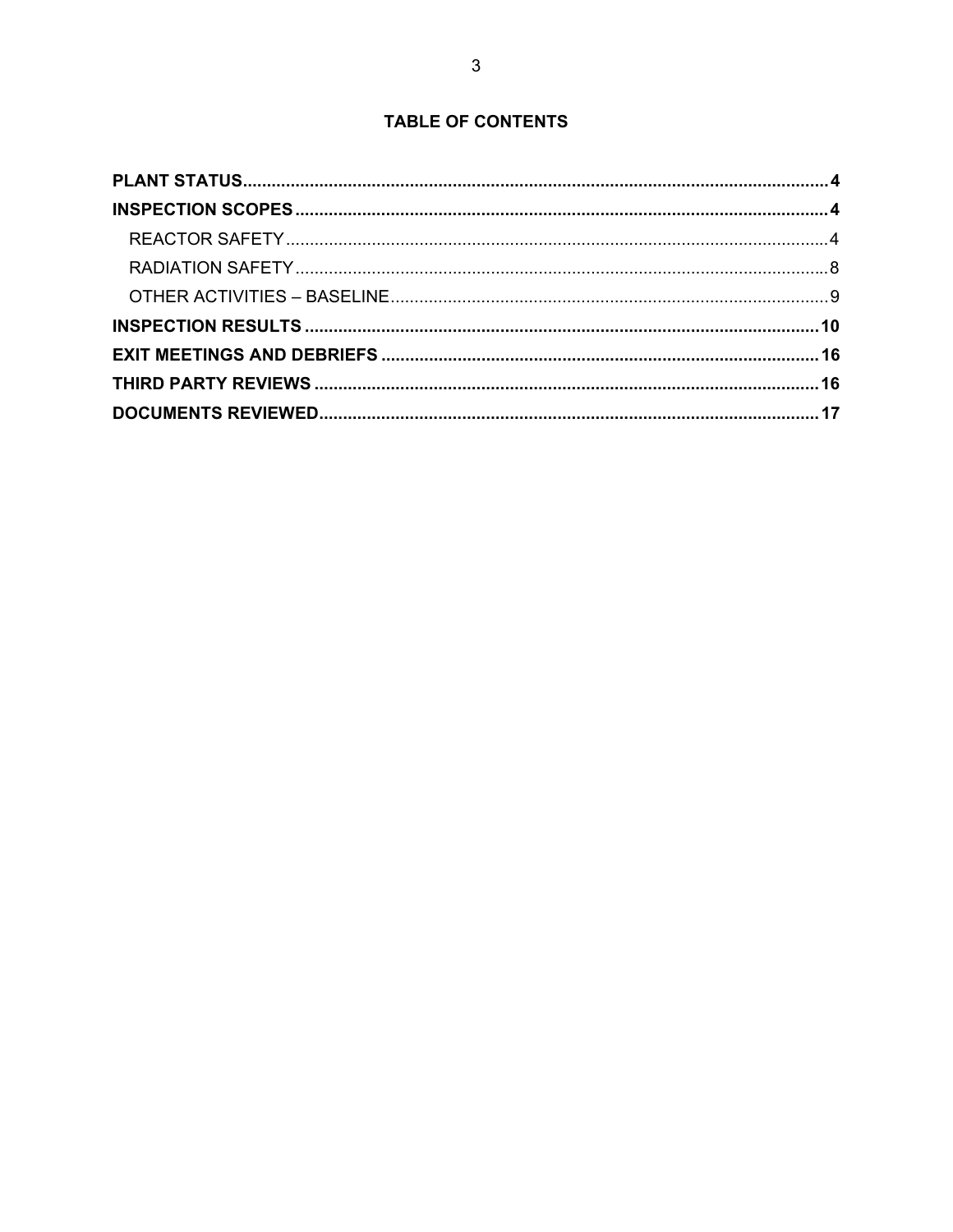# **PLANT STATUS**

Unit 2 began the inspection period at rated thermal power (RTP). On October 15, 2018, the unit was shut down to perform a refuel outage. The unit was returned to RTP on November 1, 2018, and remained at or near RTP for the remainder of the inspection period.

Unit 3 began the inspection period shutdown due to an automatic reactor scram on September 30, 2018. On October 9, 2018, the unit was returned to RTP. The unit remained at or near RTP for the remainder of the inspection period.

#### **INSPECTION SCOPES**

Inspections were conducted using the appropriate portions of the inspection procedures (IPs) in effect at the beginning of the inspection unless otherwise noted. Currently approved IPs with their attached revision histories are located on the public website at http://www.nrc.gov/readingrm/doc-collections/insp-manual/inspection-procedure/index.html. Samples were declared complete when the IP requirements most appropriate to the inspection activity were met consistent with Inspection Manual Chapter (IMC) 2515, "Light-Water Reactor Inspection Program - Operations Phase." The inspectors performed plant status activities described in IMC 2515, Appendix D, "Plant Status," and conducted routine reviews using IP 71152, "Problem Identification, and Resolution." The inspectors reviewed selected procedures and records, observed activities, and interviewed personnel to assess Exelon's performance and compliance with Commission rules and regulations, license conditions, site procedures, and standards.

#### **REACTOR SAFETY**

#### 71111.01 - Adverse Weather Protection

Cold Weather Seasonal (1 Sample)

The inspectors evaluated preparations for seasonal winter weather conditions on November 15, 2018.

#### 71111.04 - Equipment Alignment

Partial Walkdowns (4 Samples)

The inspectors evaluated system configurations during partial walkdowns of the following systems/trains:

- (1) Unit 2 'B' loop of shutdown cooling inservice on October 15, 2018
- (2) Unit 2 'B' emergency service water on October 17, 2018
- (3) Unit 2 high-pressure coolant injection (HPCI) following restoration on October 29, 2018
- (4) Unit 2 125 VDC batteries & battery chargers during reactor core isolation cooling (RCIC) out of service on November 28, 2018

Complete Walkdown (1 Sample)

The inspectors evaluated system configurations during a complete walkdown of the Unit 2 automatic depressurization system on October 28, 2018.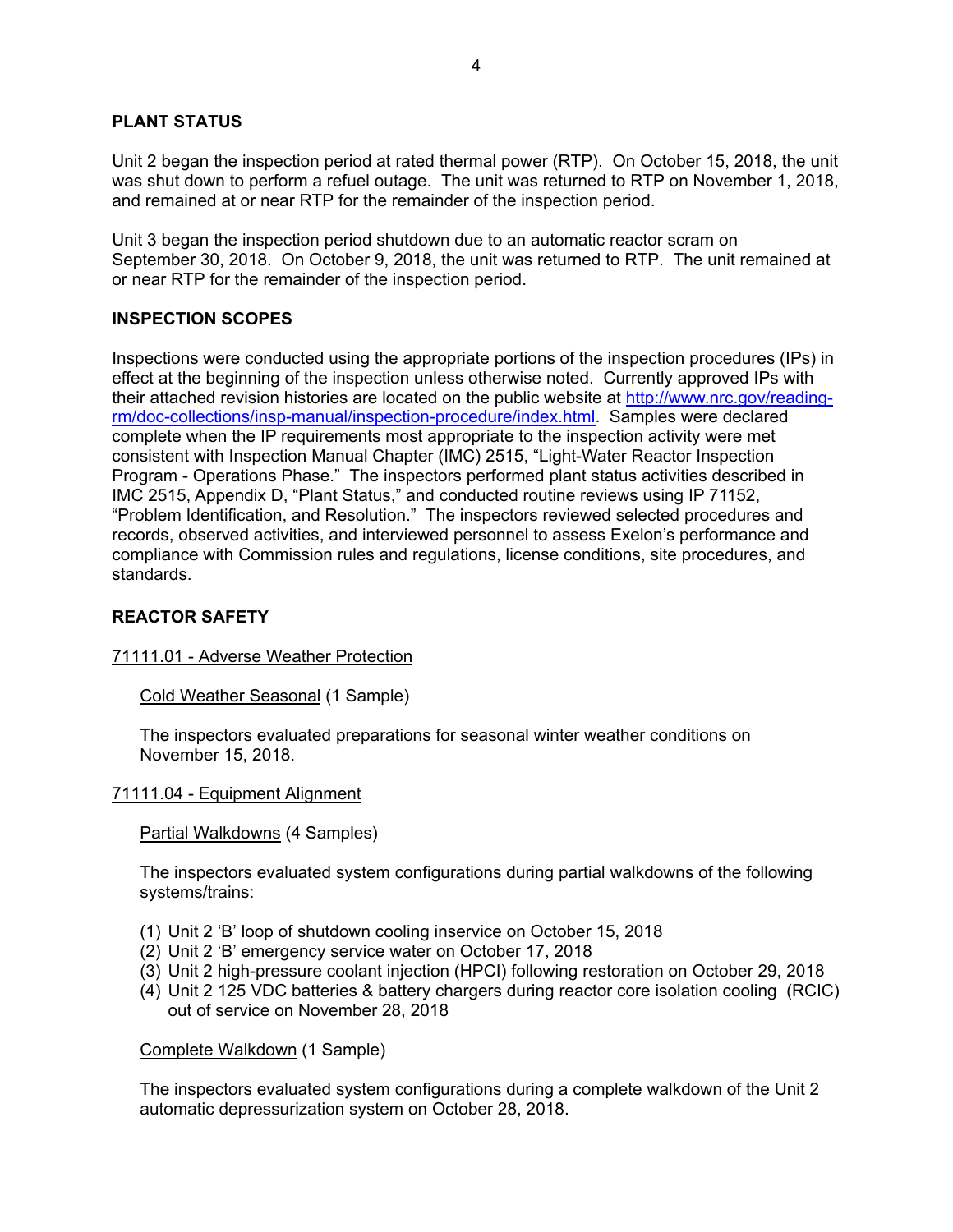#### 71111.05A/Q - Fire Protection Annual/Quarterly

### Quarterly Inspection (6 Samples)

The inspectors evaluated fire protection program implementation in the following selected areas:

- (1) Unit 2 drywell on October 19, 2018
- (2) Unit 2 outboard main steam isolation valve (MSIV) room on October 20, 2018
- (3) Unit 2 torus room on October 20, 2018
- (4) Unit 2 and 3 circulating water pump structure on November 5, 2018
- (5) Unit 3 reactor building, elevation 195' on December 18, 2018
- (6) Unit 3 'B/D' residual heat removal (RHR) system room on December 21, 2018

#### 71111.08 – Inservice Inspection Activities (1 Sample)

The inspectors evaluated Exelon's non-destructive examination and welding activities at Peach Bottom Unit 2 by reviewing the following activities and programs from October 17 to October 24, 2018:

- (1) Volumetric Examinations
	- a) Manual encoded phased array ultrasonic testing of N1A recirc inlet nozzle to safe end weld, 2-AS-1. This review involved a previous outage indication that was analytically evaluated and accepted.
	- b) Manual ultrasonic testing of RHR system valve to elbow weld, 10-2DC18-23.
	- c) Automated ultrasonic testing of jet pump diffuser welds, JP-9 and -17. This review pertained to examinations performed in accordance with BWRVIP-41, "BWR Jet Pump Assembly Inspection and Flaw Evaluation Guidelines."
	- d) Radiography testing of main steam end cap weld, W-1. This review involved welding activities associated with a pressure boundary risk significant system.
- (2) Surface Examinations
	- a) Magnetic particle testing of main steam end cap weld, W-1. This review involved welding activities associated with a pressure boundary risk significant system.
- (3) The inspectors reviewed the welding activities associated with the modification of a branched connection upsteam of valve MO-2469 in the main steam system.

# 71111.11 - Licensed Operator Requalification Program and Licensed Operator Performance

Operator Requalification (1 Sample)

The inspectors observed and evaluated the simulator scenario involving an external event and numerous mitigating equipment challenges on November 26, 2018.

Operator Performance (1 Sample)

The inspectors observed the shutdown of the Unit 3 forced outage on September 30 through October 9, 2018. The inspectors evaluated the startup from the Unit 2 refueling outage on October 14, 2018.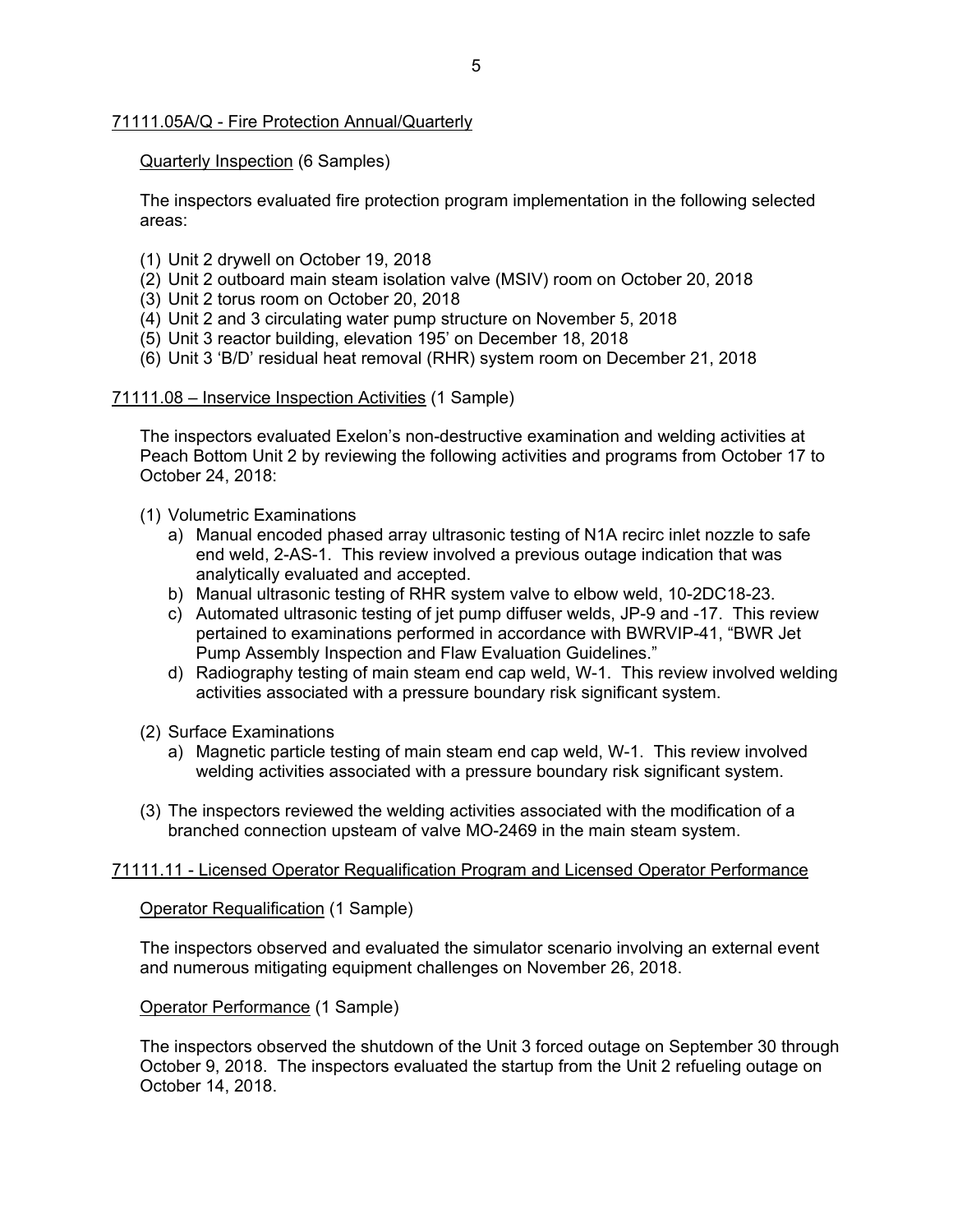#### 71111.12 - Maintenance Effectiveness

#### Routine Maintenance Effectiveness (1 Sample)

The inspectors evaluated the effectiveness of routine maintenance activities associated with the following equipment and/or safety significant functions:

(1) Unit 3 condensate system on November 26 through November 30, 2018

Quality Control (1 Sample)

The inspectors evaluated maintenance and quality control activities associated with the following equipment performance issue:

(1) Unit 2 and 3 emergency cooling tower level instruments 2(3) 804 ('A/B') on November 19 through November 21, 2018

### 71111.13 - Maintenance Risk Assessments and Emergent Work Control (5 Samples)

The inspectors evaluated the risk assessments for the following planned and emergent work activities:

- (1) Unit 2 yellow risk for low water inventory before floodup on October 16, 2018
- (2) Unit 2 yellow risk after vessel floodup on October 19, 2018
- (3) Unit 3 CB-15 and '3B' RHR out of service on November 18, 2018
- (4) Unit 2 and Unit 3 yellow risk during E-2 and E-3 EDG cardox testing on November 14, 2018
- (5) Unit 2 yellow risk with CB-215 being open on November 19, 2018

#### 71111.15 - Operability Determinations and Functionality Assessments (6 Samples)

The inspectors evaluated the following operability determinations and functionality assessments:

- (1) Unit 3 MSIV 'B' & 'C' inboard anti-rotation rub on October 4, 2018 through October 8, 2018
- (2) Unit 3 high pressure service water (HPSW) 89 valve torque switch on October 8 through October 9, 2018
- (3) Unit 2 group II deficient logic system functional test on October 9, 2018
- (4) Unit 2 anchor darling valves on October 16 through October 19, 2018
- (5) Unit 2 RCIC on December 13, 2018
- (6) Unit 2 and 3 operator work around on December 27, 2018

#### 71111.18 - Plant Modifications (3 Samples)

The inspectors evaluated the following permanent modification:

- (1) Unit 2 and 3 river intake ice booms on November 5, 2018
- (2) Unit 2 digital feedwater modification on November 12 through November 16, 2018
- (3) Unit 2 and 3 containment isolation valve replacement on November 27, 2018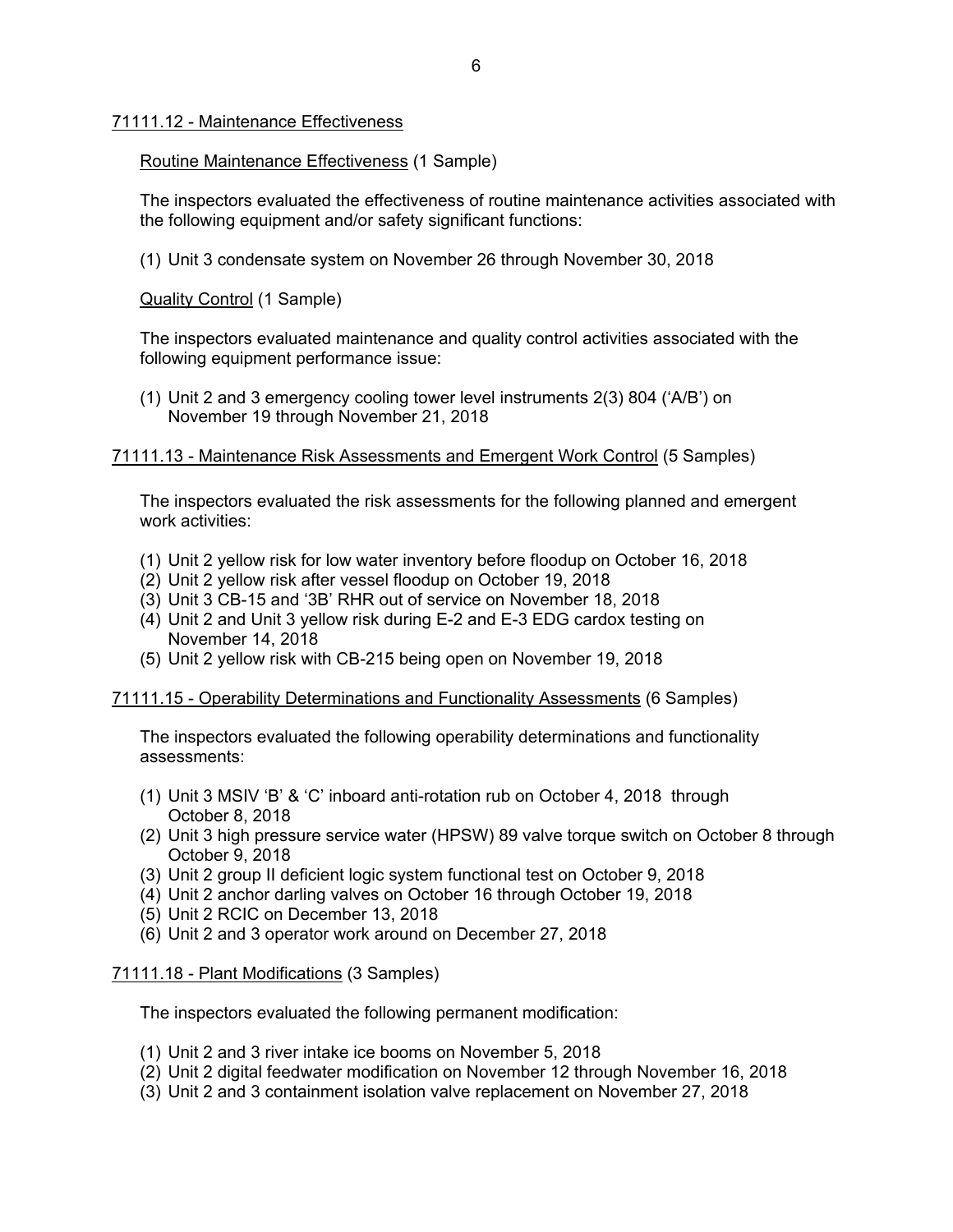71111.19 - Post-Maintenance Testing (7 Samples)

The inspectors evaluated post-maintenance testing for the following maintenance/repair activities:

- (1) Unit 3 'B/C' MSIV on October 7, 2018
- (2) Unit 2 HPSW 89D valve torque switch on October 7, 2018
- (3) Unit 2 RCIC major overhaul on October 12, 2018
- (4) Unit 2 RHR drywell spray valves on October 24 and October 26, 2018
- (5) Unit 2 and 3 'A' emergency service water booster pump on November 13 and 14, 2018
- (6) Unit 2 and 3 E-2 diesel on December 13 through 17, 2018
- (7) Unit 2 'C' HPSW on December 19 and December 20, 2018

#### 71111.20 - Refueling and Outage Activities (2 Samples)

- (1) The inspectors evaluated the Unit 3 forced outage from September 30, 2018 through October 9, 2018.
- (2) The inspectors evaluated the Unit 2 refueling outage P2R22 activities from October 15, 2018 through October 29, 2018.

#### 71111.22 - Surveillance Testing

The inspectors evaluated the following surveillance tests:

Routine (3 Samples)

- (1) Unit 2 'A/C' battery discharge test on October 17, 2018
- (2) Unit 2 containment isolation valve 2511 on October 18, 2018
- (3) Unit 2 'A/B' low-pressure coolant injection relay calibration functional test on December 20, 2018

Inservice (1 Sample)

(1) Unit 2 standby liquid control inservice testing on October 19, 2018

#### 71114.04 – Emergency Action Level and Emergency Plan Changes (1 Sample)

The inspectors verified that the changes made to the Emergency Plan were done in accordance with 10 CFR 50.54(q)(3), and any change made to the Emergency Action Levels, Emergency Plan, and its lower-tier implementing procedures, had not resulted in any reduction in effectiveness of the Plan. This evaluation does not constitute NRC approval.

#### 71114.06 - Drill Evaluation

#### Drill/Training Evolution (1 Sample)

The inspectors observed and evaluated the simulator scenario and emergency classification and notifications involving an external event and reactor SCRAM on November 26, 2018.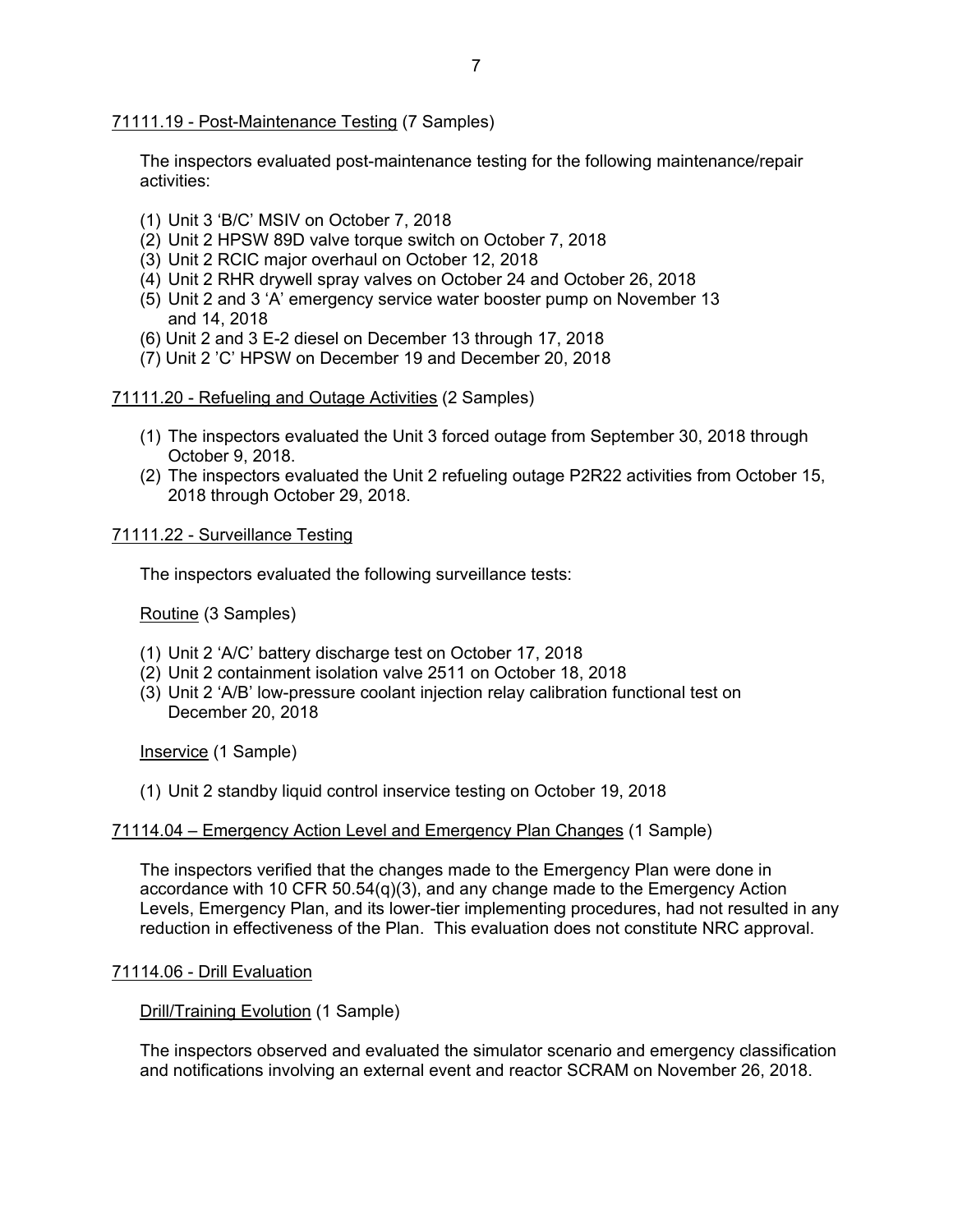### **RADIATION SAFETY**

#### 71124.01 - Radiological Hazard Assessment and Exposure Controls

#### Instructions to Workers (1 Sample)

The inspectors reviewed high radiation area work permit controls and use, reviewed electronic alarming dosimeter alarms and setpoints, observed worker briefings on radiological conditions, and observed containers of radioactive materials and assessed whether the containers were labeled and controlled in accordance with requirements.

#### Radiological Hazards Control and Work Coverage (1 Sample)

The inspectors evaluated in-plant radiological conditions and performed independent radiation measurements during facility walkdowns and observation of radiological work activities. The inspectors assessed whether posted surveys; radiation work permits; worker radiological briefings and radiation protection job coverage; the use of continuous air monitoring, air sampling and engineering controls; and dosimetry monitoring were consistent with the present conditions. The inspectors examined the control of highly activated or contaminated materials stored within the spent fuel pool and the posting and physical controls for selected high radiation areas, locked high radiation areas, and very high radiation areas.

#### High Radiation Area and Very High Radiation Area Controls (1 Sample)

The inspectors reviewed the procedures and controls for high radiation areas, very high radiation areas, and radiological transient areas in the plant.

#### 71124.02 - Occupational As Low As Reasonably Achievable (ALARA) Planning and Controls

#### Verification of Dose Estimates and Exposure Tracking Systems (1 Sample)

The inspectors reviewed the current annual collective dose estimate, basis methodology, and measures to track, trend, and reduce occupational doses for ongoing work activities. The inspectors evaluated the adjustment of exposure estimates, or re-planning of work. The inspectors reviewed post-job ALARA evaluations.

#### Implementation of ALARA and Radiological Controls (1 Sample)

The inspectors reviewed radiological work controls and ALARA practices during the observation of in-plant work activities. The inspectors verified use of shielding, contamination controls, airborne controls, radiation work permit controls, and other work controls were consistent with ALARA plans. The inspectors ensured that work-in-progress reviews were performed in a timely manner and adjustments made to the ALARA estimates when appropriate. The inspectors reviewed the results achieved against the intended ALARA estimates to confirm adequate implementation and oversight of radiological work controls.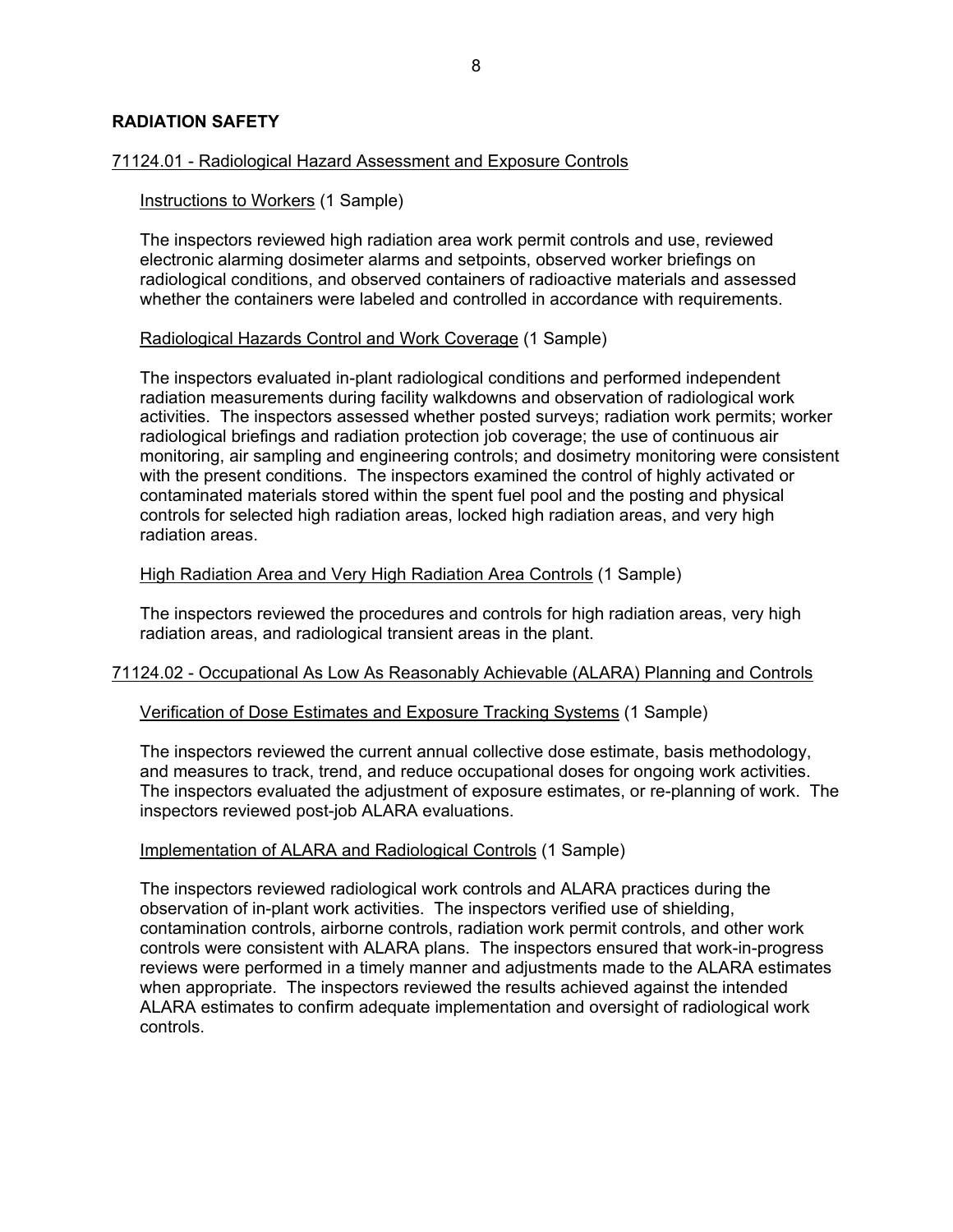### 71124.03 – In-Plant Airborne Radioactivity Control and Mitigation

## Engineering Controls (1 Sample)

The inspectors evaluated the airborne controls and monitoring. The inspectors observed temporary ventilation system setups and portable airborne radioactivity monitoring systems and verified the licensee's established alarm setpoints for evaluating levels of airborne for both beta and alpha emitting radionuclides.

#### Use of Respiratory Protection Devices (1 Sample)

The inspectors evaluated the respiratory protection program. The inspectors reviewed the licensee's ALARA reviews and the storage, selection, and use of respiratory protection devices and verified that air used in supplied air devices meets or exceeds "Grade D" quality. The inspectors also reviewed the qualifications of several individuals to ensure the individuals were qualified to use respiratory protections devices.

### Self-Contained Breathing Apparatus for Emergency Use (1 Sample)

The inspectors evaluated the self-contained breathing apparatus program. The inspectors verified that personnel who are required to use self-contained breathing apparatus were trained and qualified and that the control rooms were stocked with an adequate variety of respirator face pieces.

# **OTHER ACTIVITIES – BASELINE**

#### 71151 - Performance Indicator Verification (12 Samples)

The inspectors verified mitigating system performance indicator (MSPI) submittals listed below for the period from October 1, 2017 through September 30, 2018:

- (1) Unit 2 and Unit 3 MSPI Safety System Functional Failures (MS05)
- (2) Unit 2 and Unit 3 MSPI Emergency AC Power Systems (MS06)
- (3) Unit 2 and Unit 3 MSPI HPCI Systems (MS07)
- (4) Unit 2 and Unit 3 MSPI Reactor Core Removal Systems (MS08)
- (5) Unit 2 and Unit 3 MSPI RHR (MS09)
- (6) Unit 2 and Unit 3 MPSI Cooling Water Systems (MS10)

Occupational Exposure Control Effectiveness (1 Sample)

The inspectors reviewed licensee submittals for the occupational radiological occurrences PI for the fourth quarter 2017 through the third quarter of 2018.

### Radioactive Effluent Technical Specifications (TSs)/ Offsite Dose Calculation Manual (ODCM)/ Radiological Effluent Occurrences (1 Sample)

The inspectors reviewed licensee submittals for the radiological effluent TS/ODCM radiological effluent occurrence PI for the fourth quarter 2017 through the third quarter of 2018.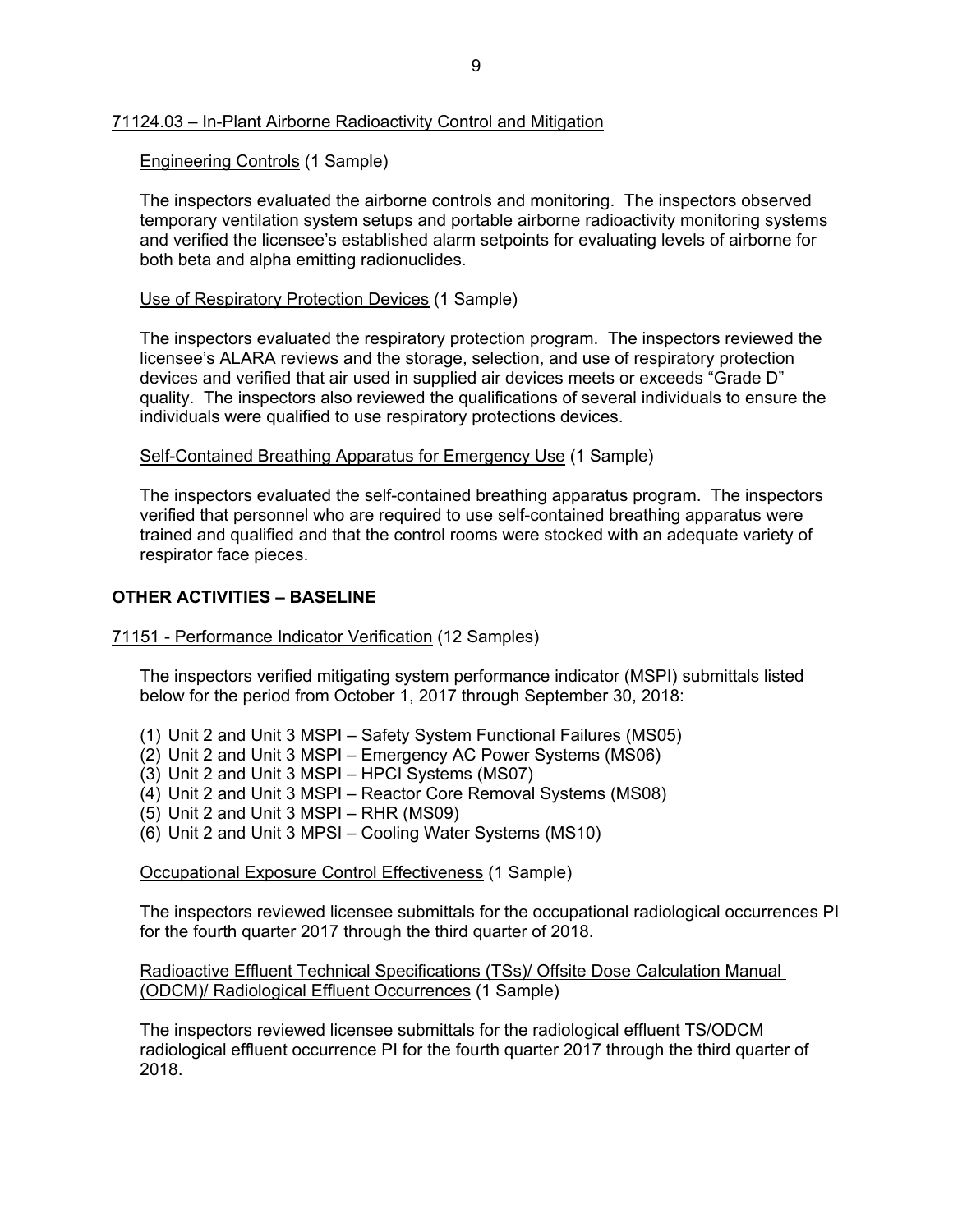71152 - Problem Identification and Resolution

Semi-Annual Trend Review (1 Sample)

The inspectors reviewed Exelon's corrective action program (CAP) for trends that might be indicative of a more significant safety issue.

Annual Follow-up Selected Issues (2 Samples)

The inspectors reviewed Exelon's implementation of its CAP related to the following issues:

- (1) Unit 2 and 3 external flood seal on December 7, 2018
- (2) Unit 2 and 3 instrument nitrogen moisture content on December 13, 2018

### 71153 - Follow-up of Events and Notices of Enforcement Discretion

Events (1 Sample)

The inspectors evaluated operator response to the following event:

(1) Unit 3 SCRAM on September 30, 2018

Licensee Event Reports (2 Samples)

The inspectors evaluated the following licensee event reports (LERs) which can be accessed at https://lersearch.inl.gov/LERSearchCriteria.aspx:

- (1) LER 05000277; 278/2017-001-01, EDG Exhaust Stacks Nonconforming Design for Tornado Missile Protection (ADAMS Accession No. ML19010A038)
- (2) LER 05000278/2018-003-00, Automatic Reactor Scram Due to Loss of Two Condensate Pumps (ADAMS Accession No. ML18333A304)

#### **INSPECTION RESULTS**

| Installation of Condensate Pump Cables Not in Accordance with Standard                       |                                                                                               |               |         |
|----------------------------------------------------------------------------------------------|-----------------------------------------------------------------------------------------------|---------------|---------|
| Cornerstone                                                                                  | Significance                                                                                  | Cross-cutting | Report  |
|                                                                                              |                                                                                               | Aspect        | Section |
| <b>Initiating Event</b>                                                                      | Green FIN 05000278/2018-004-01                                                                | $H.2 - Field$ | 71153   |
|                                                                                              | Opened/Closed                                                                                 | Presence      |         |
|                                                                                              | Introduction: The inspectors identified a self-revealing Green finding because Exelon did not |               |         |
|                                                                                              | conduct cable replacement in accordance with E-1317, "Wire and Cable Notes and Details        |               |         |
| Power, Control, Instrument Cables," for the Unit 3 condensate pump transformers.             |                                                                                               |               |         |
| Specifically, in October 2017, Exelon installed new power cables to the condensate pump      |                                                                                               |               |         |
| transformers without proper waterproof protection which resulted in water being entrained in |                                                                                               |               |         |
| the cable conductors and caused premature cable failure on September 30, 2018. In            |                                                                                               |               |         |
| addition, the condensate pump cable shielding was not grounded in accordance with E-1317     |                                                                                               |               |         |
| and resulted in a false fault indication which tripped a second condensate pump and resulted |                                                                                               |               |         |
| in a Reactor SCRAM on September 30, 2018.                                                    |                                                                                               |               |         |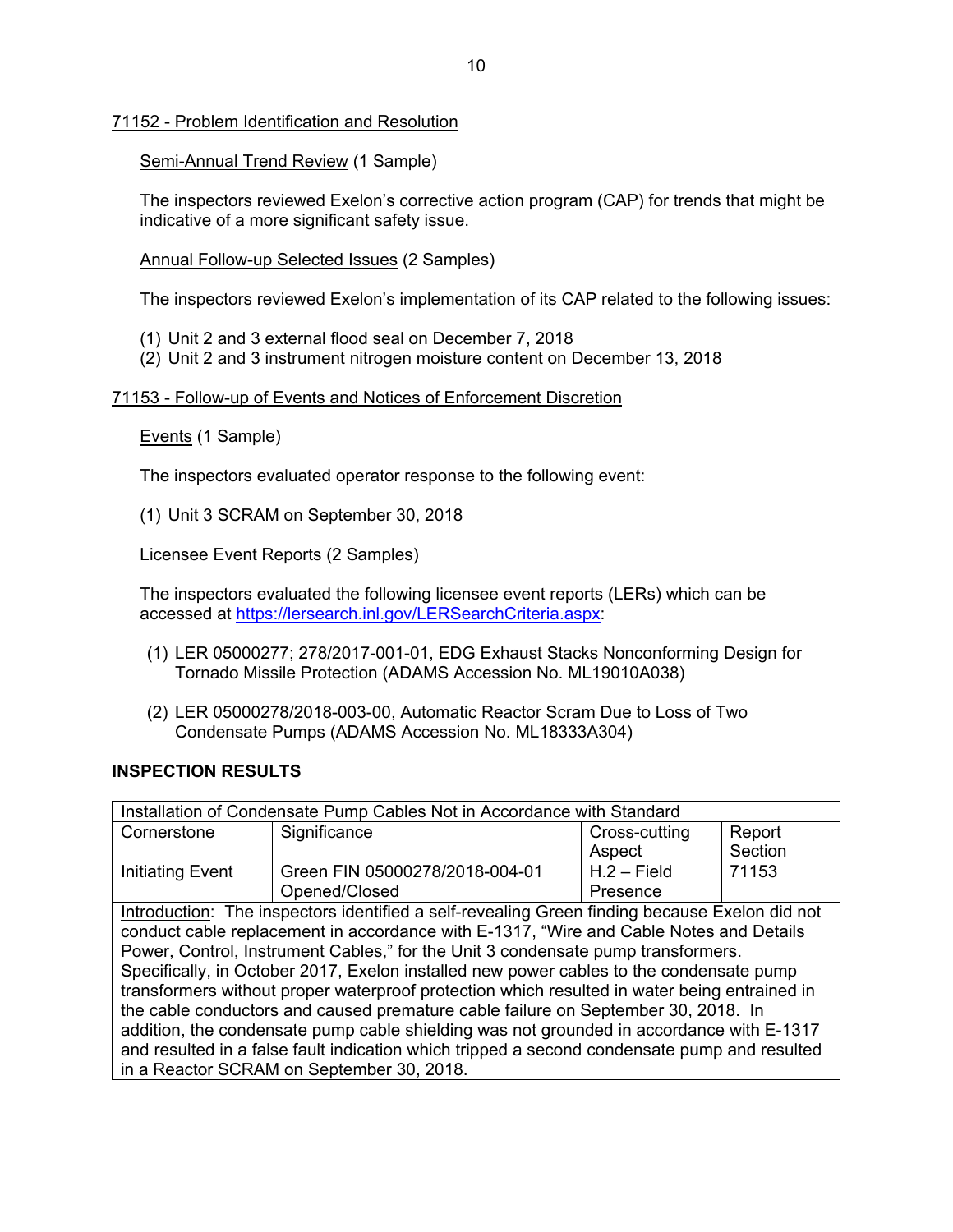Description: Peach Bottom has three condensate pumps per unit and each condensate has its own dedicated power supply transformer. The condensate pumps' function is to provide pressurized condensate water to the feedwater pumps to support maintaining normal water level in the reactor pressure vessel during normal power operations. The pumps are nonsafety-related and only needed for power generation.

In October 2017, Peach Bottom replaced the Unit 3 'B' and 'C' condensate pump transformers and associated power cables. The new cables were run through the existing conduits, which traverses underground between the turbine building and the transformer. During installation, Exelon personnel identified ground water in the existing conduits and took steps to remove the water from the conduit. The installation of the cables proceeded despite some water remaining present in the conduits.

On September 30, 2018, Unit 3 experienced a trip of the 'B' and 'C' condensate pumps which resulted in a low water level SCRAM of the unit. Safety systems responded appropriately and the unit was safely shut down. Exelon entered the SCRAM into their CAP under IR 4178845 and performed a root cause evaluation to determine the cause of the trip of the 'B' and 'C' condensate pumps. Exelon's investigation identified that specification E-1317, Sheet 16, states "…pulling end of all cables in underground duct or conduit … shall be sealed waterproof..." Contrary to this standard, Exelon did not waterproof the cable ends when they were pulled through the underground conduits. This resulted in water entering the conductors and causing a premature failure of the 'B' condensate motor cable.

Furthermore, Exelon identified that the zero-sequence current transformer (CT) on the 'B' and 'C' condensate cables were not installed in accordance with E-1317. A CT is installed for each condensate pump and its function is to sense a power cable fault and initiate a trip of the breaker to isolate the fault. In this case, the CT was terminated in such a way that resulted in the 'C' condensate pump CT sensing the fault on the 'B' condensate pump cable as a fault on its own cable, and initiated an unnecessary 'C' condensate pump trip.

Exelon's root cause evaluation determined that supervision in the field did not adequately enforce the E-1317 specification standards during installation and that the work order (WO) package had not provided enough specificity for adequate installation.

Corrective Actions: Exelon performed immediate corrective actions to replace the condensate pump transformer cables on the 'B' and 'C' transformers and rewire the CT. In addition, they revised the WO to ensure the installation standards were adequate for future installations. An extent of condition review was performed and/or WOs were established to investigate and replace similar cables and CTs that may have been installed incorrectly.

Corrective Action Reference: IR 4178845 Performance Assessment:

Performance Deficiency: The inspectors identified that the failure to perform cable installations in accordance with E-1317 was a performance deficiency that was within Exelon's ability to foresee and correct. Specifically, Exelon installed new power cables to the condensate pump transformers without proper waterproof protection which entrained water in the conductor and caused premature cable failure on September 30, 2018. In addition, the 'C' condensate pump zero-sequence current transformer was not installed in accordance with E-1317 and resulted in a false fault indication which tripped a second condensate pump and resulted in a reactor SCRAM on September 30, 2018.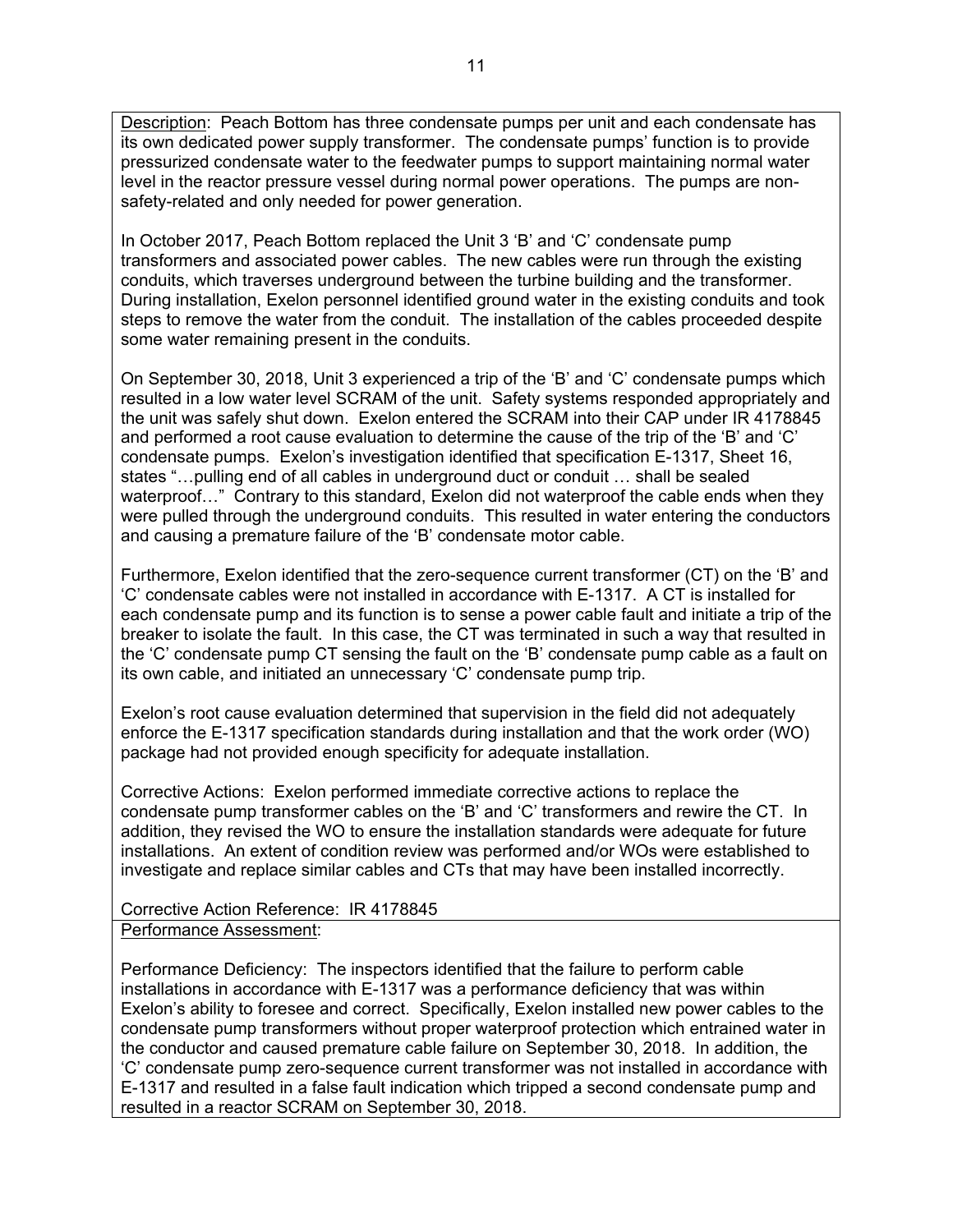Screening: The finding was more than minor because it was associated with the equipment performance attribute of the Initiating Events cornerstone and adversely impacted the cornerstone objective to limit the likelihood of events that upset plant stability and challenge critical safety functions during power operations. Specifically, the incorrect cable installation process resulted in the trip of the Unit 3 'B' and 'C' condensate pumps and a reactor SCRAM.

Significance: The inspectors evaluated the significance of this finding using IMC 0609, Appendix A, "The Significance Determination Process for Findings at Power," Exhibit 1 – Initiating Events Screening Questions. The inspectors determined that the finding was of very low safety significance, because it caused a reactor trip but did not cause a loss of mitigation equipment. Specifically, though it caused a reactor trip, it did not cause a loss of reactor feedwater.

Cross-Cutting Aspect: The inspectors determined this finding had a cross-cutting aspect in the area of Human Performance, Field Presence, because Exelon's leaders in the field did not reinforce compliance with installation standards which resulted in the cables and zerosequence current transformer being installed incorrectly. [H.2]

Enforcement:This finding does not involve enforcement action because no violation of regulatory requirements was identified. Because the finding does not involve a violation of regulatory requirements and has very low safety significance, it is identified as a finding. The disposition of this violation closes LER 05000278/2018-003-00.

| Exercise of                                                                               | Enforcement Action (EA)-17-020: EDG Exhaust Stacks   | 71153 |
|-------------------------------------------------------------------------------------------|------------------------------------------------------|-------|
| Enforcement                                                                               | Nonconforming Design for Tornado Missile Protection, |       |
| Discretion                                                                                | Revision 1                                           |       |
| Descriptions On Nancola and DOAD House defensive differing to Delivering DOIO conferenced |                                                      |       |

Description: On November 1, 2018, it was determined that Peach Bottom's RCIC system and the RHR suppression pool cooling system did not conform with the licensing basis for protection against tornado-generated missiles. Power and instrumentation cabling for RCIC and RHR were identified in rooms adjacent to the Unit 2 and Unit 3 reactor buildings which were not tornado missile protected.

As a result of the non-conforming condition, on November 1, 2018, the RCIC system and the RHR suppression pool cooling system were declared inoperable for both units. Compensatory measures were put in place and, in accordance with NRC guidance contained in Enforcement Guidance Memorandum (EGM) 15-002, the RCIC and RHR systems were returned to an operable but non-conforming status.

Corrective Actions: Exelon took immediate compensatory measures which included verifying that procedures are in place, equipment was appropriately staged, and training is current for performing actions in response to a tornado to preserve RCIC and RHR operability.

Corrective Action Reference: IR 3961028

# Enforcement:

10 CFR Part 50, Appendix B, Criterion III, "Design Control," requires, in part, that measures shall be established to assure that the applicable regulatory requirements and the design basis for structures, systems, and components are correctly translated into specifications, drawing, procedures, and instructions.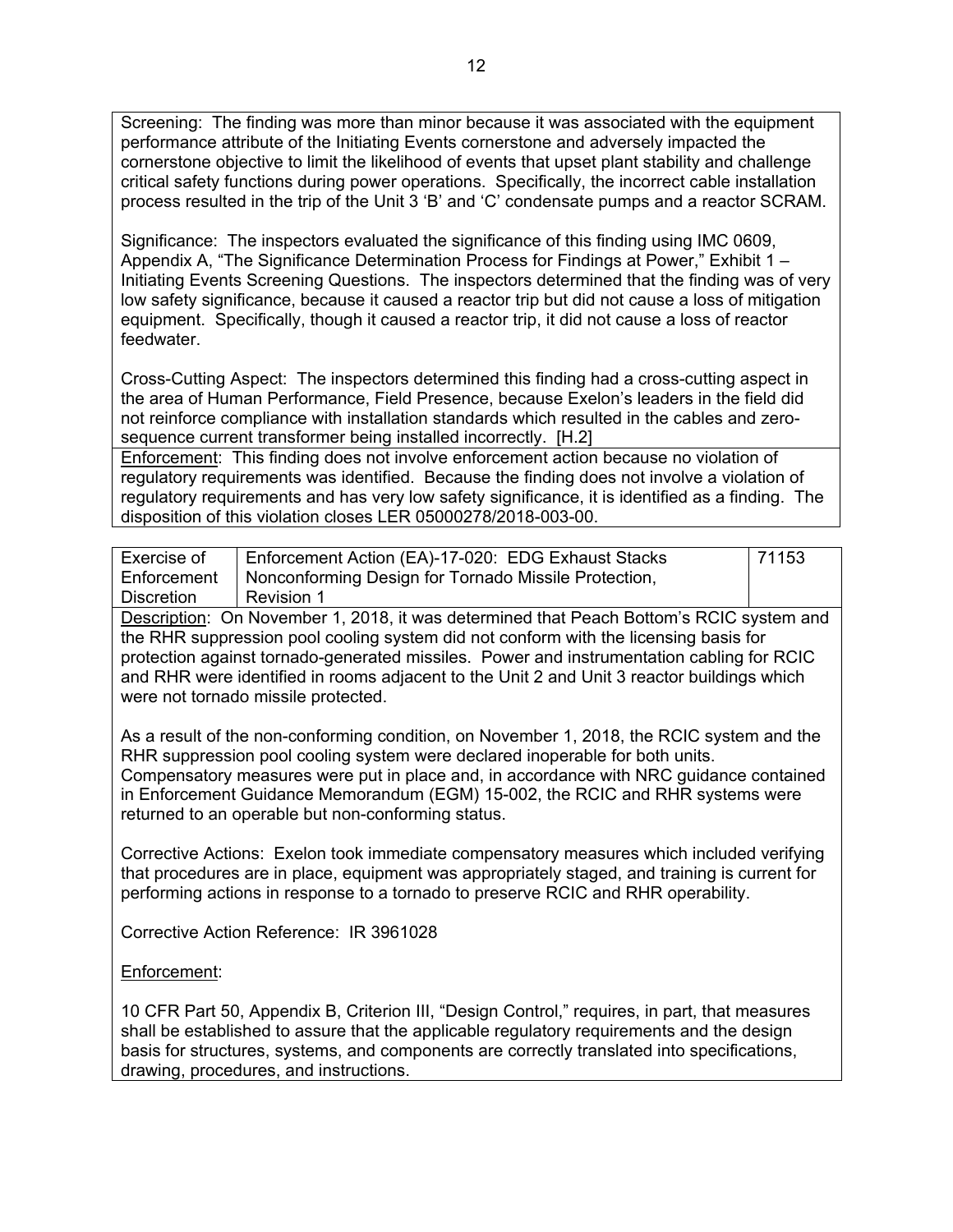Contrary to the above, since as early as 1986 Exelon failed to correctly translate the design basis for protection against tornado-generated missiles into their specifications and procedures. Specifically, Exelon did not adequately protect Unit 2 and Unit 3's RCIC and RHR suppression pool cooling systems from tornado-generated missiles. A risk evaluation was performed, and the issue was determined to be of very low safety significance (Green). Because this violation was identified during the discretion period covered by EGM 15-002, Revision 1, "Enforcement Discretion for Tornado Generated Missile Protection Non-Compliance," (ADAMS Accession No. ML16355A286) and because Exelon has implemented compensatory measures, the NRC is exercising enforcement discretion, is not issuing enforcement action, and is allowing continued reactor operation.

The disposition of this violation closes LER 05000277; 278/2017-001-01.

| 'vatıons                                                |  |
|---------------------------------------------------------|--|
| External<br>Inspections<br>Inaccessible<br>. Flood Seal |  |

In 2012, Exelon performed the required post-Fukushima walkdowns in accordance with Nuclear Energy Institute (NEI) 12-07, "Guidelines for Performing Verification Walkdowns of Plant Flood Protection Features," to confirm the condition of the external flood barrier system. Exelon evaluated the accessibility of the external flood seals using the definition and guidelines in NEI 12-07. As a result, Exelon determined that a population of 186 seals were inaccessible due to configuration or operational constraints and documented a technical justification for reasonable confidence that the seals existed and no inspections were required.

In 2018, Exelon performed a review of the inaccessible seals and developed methods to access the seals and perform inspections. The project was planned to be performed one building at a time as funding allowed. On August 16, 2018, Exelon performed inspections of electrical conduit junction boxes located in the EDG building and identified an unsealed 4" electrical conduit penetration. Exelon's design basis external flood height is 132' and the unsealed penetration was at elevation 127' and communicated directly with the external flood water. This degraded condition could allow external flood water intrusion into the E-1 diesel bay. The degraded condition was entered into the CAP under IR 4164952 and the conduit was immediately filled with sealant material to restore the flood barrier. An extent of condition review was performed in each diesel bay and one 4" conduit in each bay was found unsealed. The degraded penetrations were immediately sealed. Exelon performed a cause evaluation and determined that the unsealed penetrations were a result of a modification in the 1990s that did not consider its impact on flood seals. Exelon's review did not identify any further extent of condition vulnerabilities related to this modification.

The inspectors reviewed the degraded seal conditions, cause evaluation, and the immediate corrective actions. The inspectors validated that the sealant material applied was capable of withstanding the forces developed by the flood waters and would remain in-tact. In addition, the inspectors reviewed the licensee's original evaluation on the inaccessibility of the EDG room flood seals and determined that the seals were accessible and should have been inspected during the post-Fukushima walkdowns in 2012. Furthermore, it was identified that a total population of 108 inaccessible floods seals on site were incorrectly evaluated for accessibility and needed to be inspected. Exelon performed an expedited review of this population of seals and did not identify any required flood seals that were missing. The inspectors reviewed the extent of condition population and performed risk informed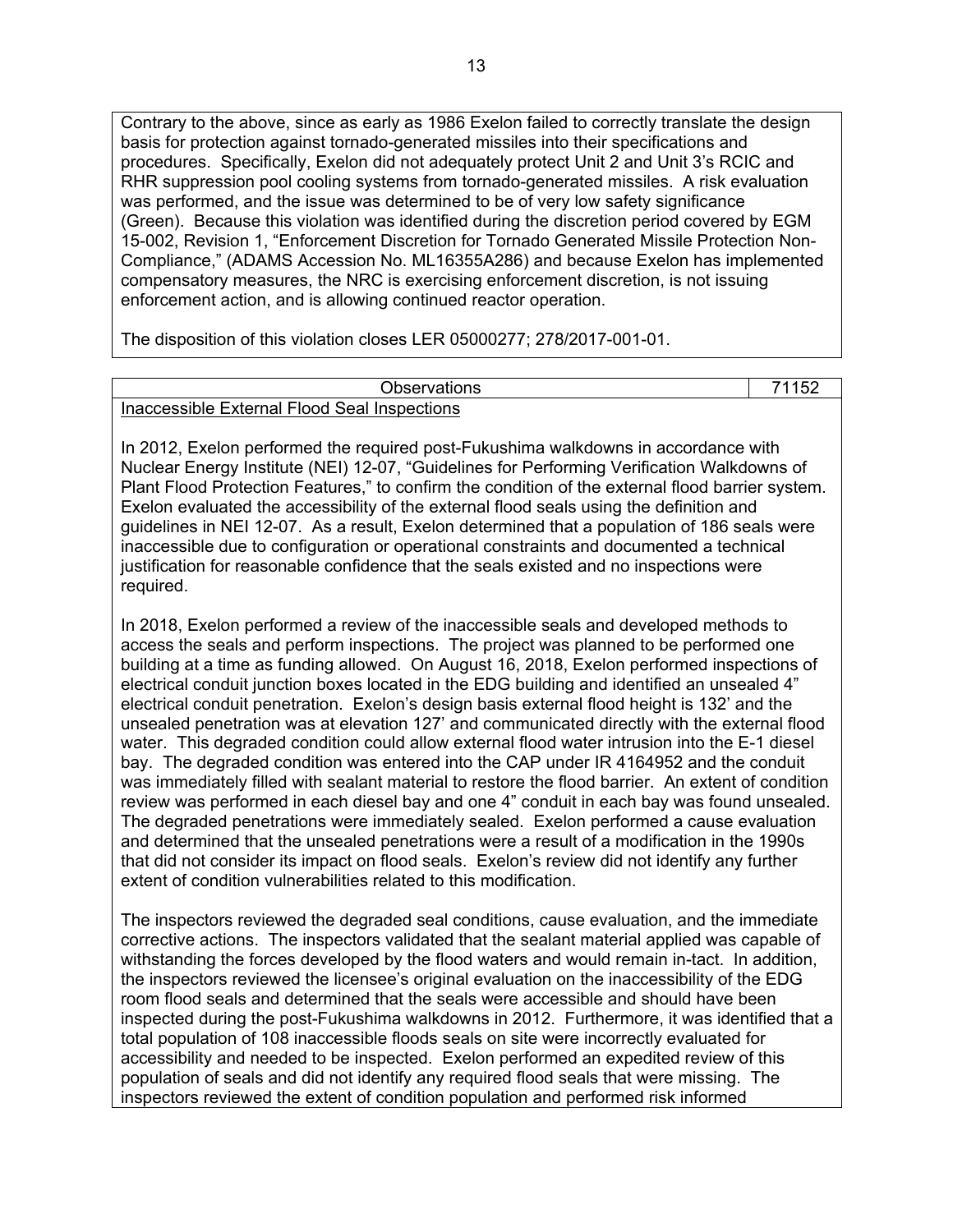inspections of flood seal inspections. The inspectors did not identify any significant issues with the flood seal inspections that were performed.

The inspectors reviewed the as-found unsealed penetration condition and the potential challenge to the operability and availability of the EDGs. The inspectors reviewed the site original design basis flood analysis along with the updated post-Fukushima flooding reanalysis to determine the impact on the EDGs. The inspectors determined that the sites original external flood design basis of 132' was conservative and the post-Fukushima flooding hazard reanalysis determined the actual stillwater flood height would remain below the penetration elevation. Exelon's external flood reanalysis was performed using analytical methods acceptable by the NRC and was qualified for use as an alternative analytical method in support of an operability determination. The inspectors review determined that the reanalyzed flood height was below the height of any equipment that could impact the EDG operability or availability and it would remain operable despite the missing flood seals. Therefore, the inspectors did not identify any performance deficiencies more than minor.

| Observations                                |  |
|---------------------------------------------|--|
| Unit 2 Instrument Nitrogen Moisture Content |  |

The inspectors reviewed Exelon's corrective actions for an adverse trend in instrument nitrogen quality documented in IRs 04056044 and 04175504. Specifically, it was identified that the Unit 2 instrument nitrogen system repeatedly failed biennial testing acceptance criteria for moisture content. Upon each occurrence, corrective actions were taken to replace the desiccant and verify that the moisture content was left below the acceptance criteria. Exelon appropriately entered the identified trend into their CAP and developed actions to monitor and evaluate it. Upon evaluation, it was identified that the relevant industry standard, ANSI/ISA-7.0.01-1996, "*Quality Standard for Instrument Air*," does not specify moisture content as an element of instrument air quality for use in pneumatic instruments. Additionally, the performance history of instrumentation supplied by the instrument nitrogen system over the last 15 years was reviewed, and no evidence was discovered to suggest that the variable moisture content experienced during that time period contributed to adverse performance of the instrumentation. Therefore, Exelon determined that moisture content can be considered a best practice not required by the standard or station operating experience.

Nonetheless, Exelon developed a tool for trending and potential incorporation into the instrument nitrogen system's Performance Monitoring Plan. Additionally, in light of potential extended operation under subsequent license renewal, Exelon planned to further evaluate the underlying issue of moisture in the instrument nitrogen system to determine if further corrective action, beyond replacing the desiccant when needed, is warranted. Extent of condition reviews have been performed and no similar trend has been observed on the other instrument nitrogen systems at the site. The inspectors walked down the system, observed its operation, and reviewed the industry standard and recent preventative maintenance test results. The inspectors determined that Exelon's completed and proposed actions were reasonable and no additional issues of concern were identified.

| <b>Observations</b>                                                                                                                                                                        | 71152 |
|--------------------------------------------------------------------------------------------------------------------------------------------------------------------------------------------|-------|
| Semi-Annual Trend Review                                                                                                                                                                   |       |
| The inspectors evaluated a sample of issues and events that occurred over the course of the<br>third and fourth quarters of 2018 to determine whether issues were appropriately considered |       |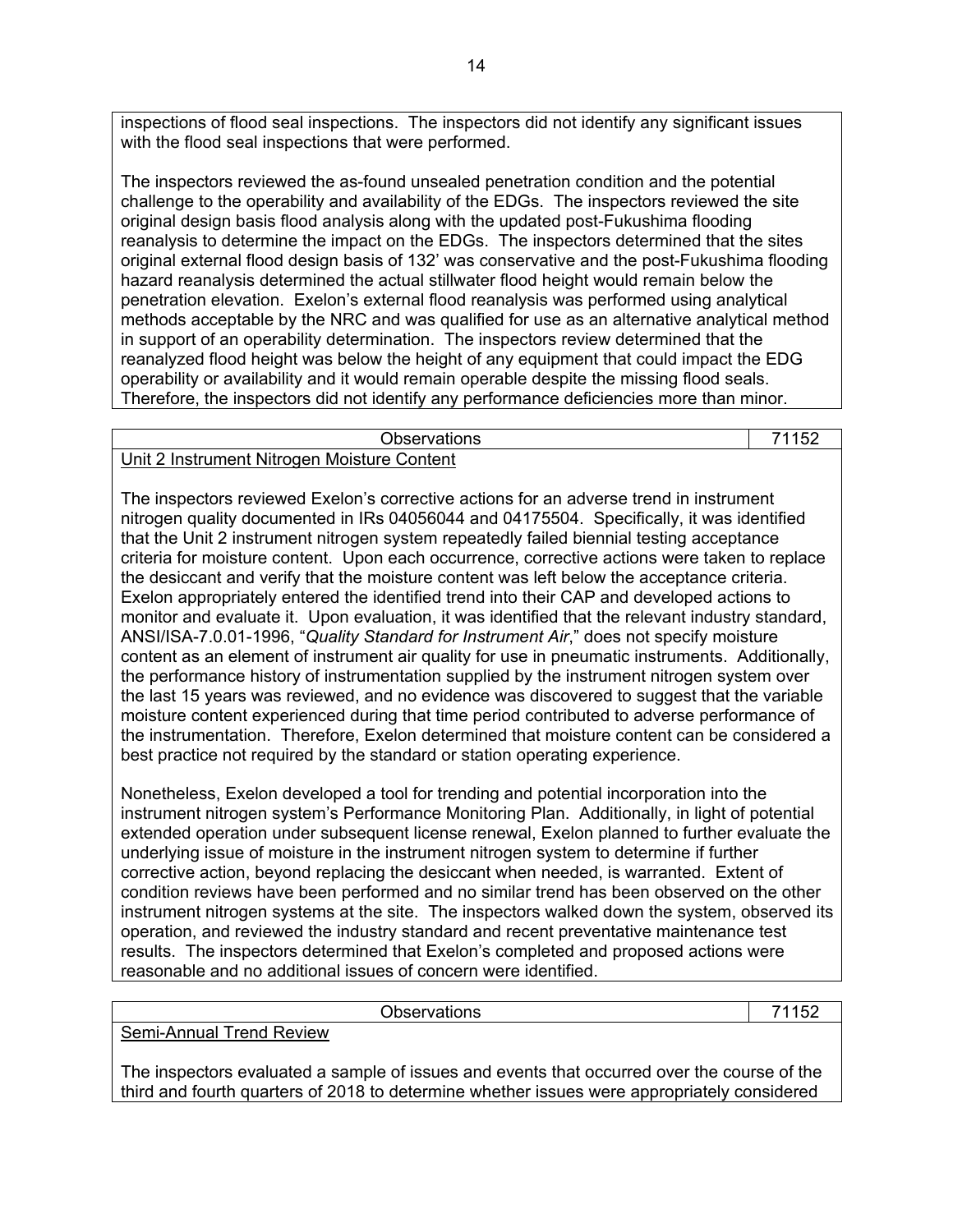as emerging or adverse trends. The inspectors verified that these issues were addressed within the scope of the CAP or through department review.

Exelon identified an adverse trend in equipment reliability during the first two quarters of 2018 and the trend continued through the remainder of 2018. A relatively high number of equipment performance challenges had occurred at Peach Bottom associated with adjustable speed drives, E-3 diesel, Unit 3 RCIC, external flood seals, condensate pump cables, and MSIVs. An analysis of common issues was performed to evaluate the cause of this adverse trend. Exelon identified that Peach Bottom has declined in the technical rigor applied to decision making which has directly impacted equipment performance issues. These results were documented in IR 4155200. The station developed performance improvement plans and focused briefings to site personnel to reinforce technical decision making standards. In addition, the station performed evaluations of risk significant equipment issues that are currently outstanding to confirm actions to mitigate and eliminate the issues. The inspectors reviewed the IRs and determined that Exelon had performed an adequate evaluation and the corrective actions were commensurate with the safety significance of the adverse trend. Furthermore, the station is performing a root cause evaluation in response to an NRC White finding (IR 4195110, NRC Inspection Report 05000277/2018003 and 05000278/2018003) that will result in additional corrective actions. Currently, the inspectors did not identify any issues of concern. However, additional inspection and assessment of the licensee's actions to address this trend will be reviewed in 2019.

Generally, the station's implementation of the CAP has been effective in promptly identifying and correcting issues. In addition, the station is generally effective in identifying their own weaknesses and taking corrective actions to address the issues. Notwithstanding this, the inspectors have identified a recent trend in the effectiveness of the CAP in resolving equipment related issues in a timely and effective manner. The inspectors noted examples of conditions adverse to quality in the CAP not being addressed in a timely manner (containment atmosphere control/containment atmosphere dilution primary containment isolation valves, '2B' battery charger, E-3 EDG dashpot oil leak, spent fuel pool level indication). The station has recognized the adverse trend in CAP effectiveness and documented the concern in IR 4209875. The evaluation and corrective actions have not been completed and the residents will continue to monitor the licensee's performance closely in this area.

No additional issues of concern were identified.

| Licensee Identified Non-Cited Violation Severity Level IV                                      | 71152 |
|------------------------------------------------------------------------------------------------|-------|
| This violation of very low safety significant was identified by the licensee and has been      |       |
| entered into the licensee's CAP and is being treated as a non-cited violation, consistent with |       |
| Section 2.3.2 of the Enforcement Policy.                                                       |       |

Violation: Peach Bottom Atomic Power Station, Unit No. 2 Renewed License No. DPR-44, Condition 2.C.5.b.3 and Peach Bottom Atomic Power Station, Unit No. 3 Renewed License No. DPR-56, Condition 2.C.5.b.3 requires, in part, that no disbursements or payments from the [decommissioning] trust shall be made by the trustee until the trustee has first given the NRC 30 days' notice of the payment.

Contrary to the above, on occasions between 2001 and 2015, disbursements from the Peach Bottom Atomic Power Station decommissioning trust were made by the trustee and the trustee had not first given the NRC 30 days' notice of the payment. Specifically, in 2001, 2012, and 2015, PSEG directed the Bank of New York Mellon (the trustee of the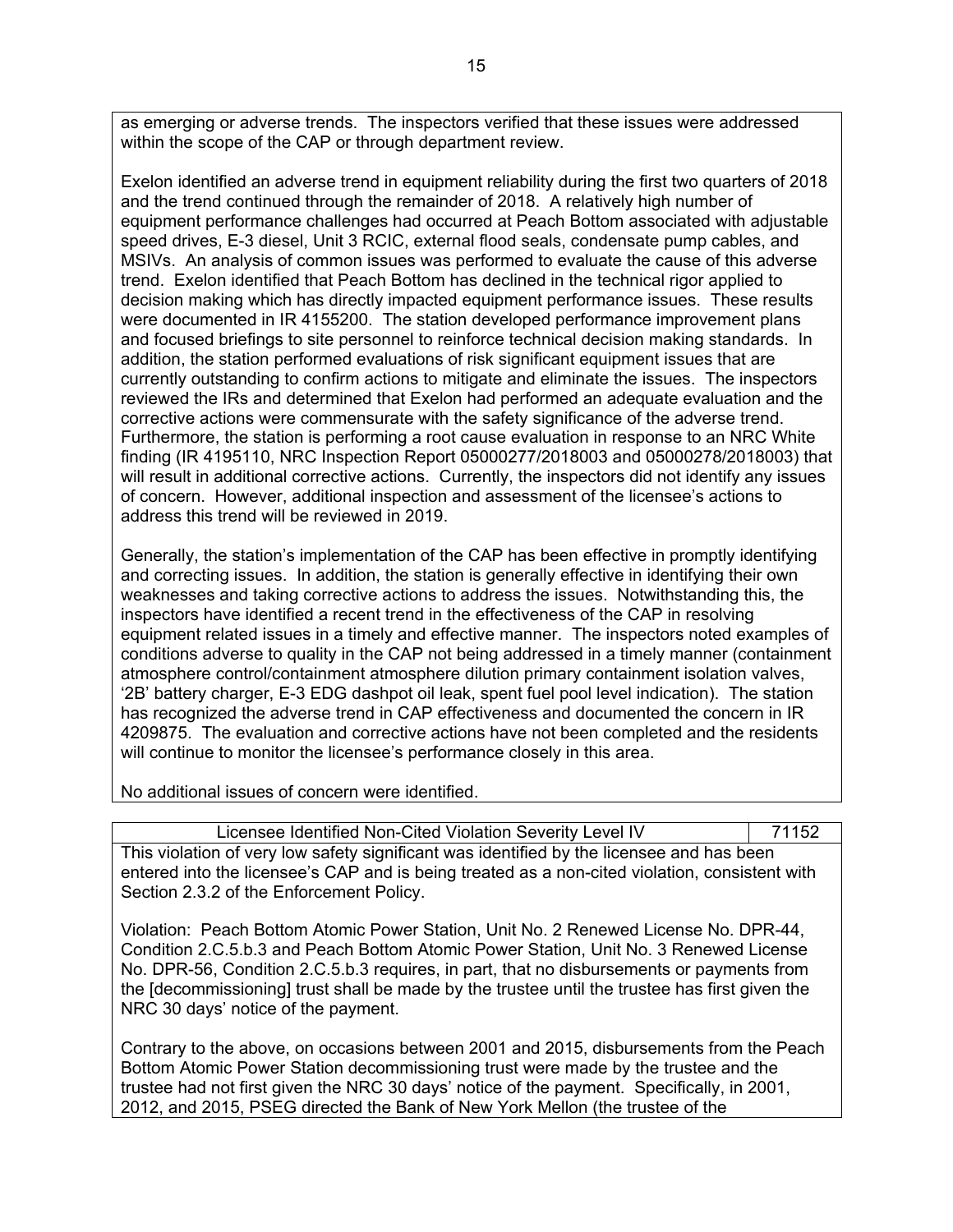decommissioning trust for Peach Bottom Atomic Power Station) to disburse payments equaling \$145,548.34 for Unit 2 and \$145,548.34 for Unit 3 for decommissioning cost estimates. However, PSEG failed to notify the NRC of these disbursements until October 19, 2018.

Significance/Severity: This issue is considered within the traditional enforcement process because the failure to inform the NRC prior to disbursing decommissioning funds impacts the ability of the NRC to perform its regulatory oversight function. As noted in Section 2.2.4 of the NRC Enforcement Policy, such violations are dispositioned using traditional enforcement.

The inspectors evaluated the violation in accordance with the NRC Enforcement Policy and determined that it is appropriately characterized at Severity Level IV (SL IV) because it is similar to the SL IV example violation 6.9.d.7, describing a licensee's failure to provide or make a 15-day or 30-day written report or notification that does not impact the regulatory response by the NRC. For this Peach Bottom issue, the inspectors determined that the disbursements were made for acceptable decommissioning expenses and would not have necessitated further inquiry or caused the NRC to object to the payments.

Corrective Action Reference: IR 4202344

# **EXIT MEETINGS AND DEBRIEFS**

The inspectors verified no proprietary information was retained or documented in this report.

• On January 11, 2019, the inspectors presented the quarterly resident inspector inspection results to Mr. Pat Navin, Site Vice President, Mr. Matthew Herr, Plant Manager, and other members of the Exelon staff.

# **THIRD PARTY REVIEWS**

Inspectors reviewed Institute of Nuclear Power Operations report that was issued during the inspection period.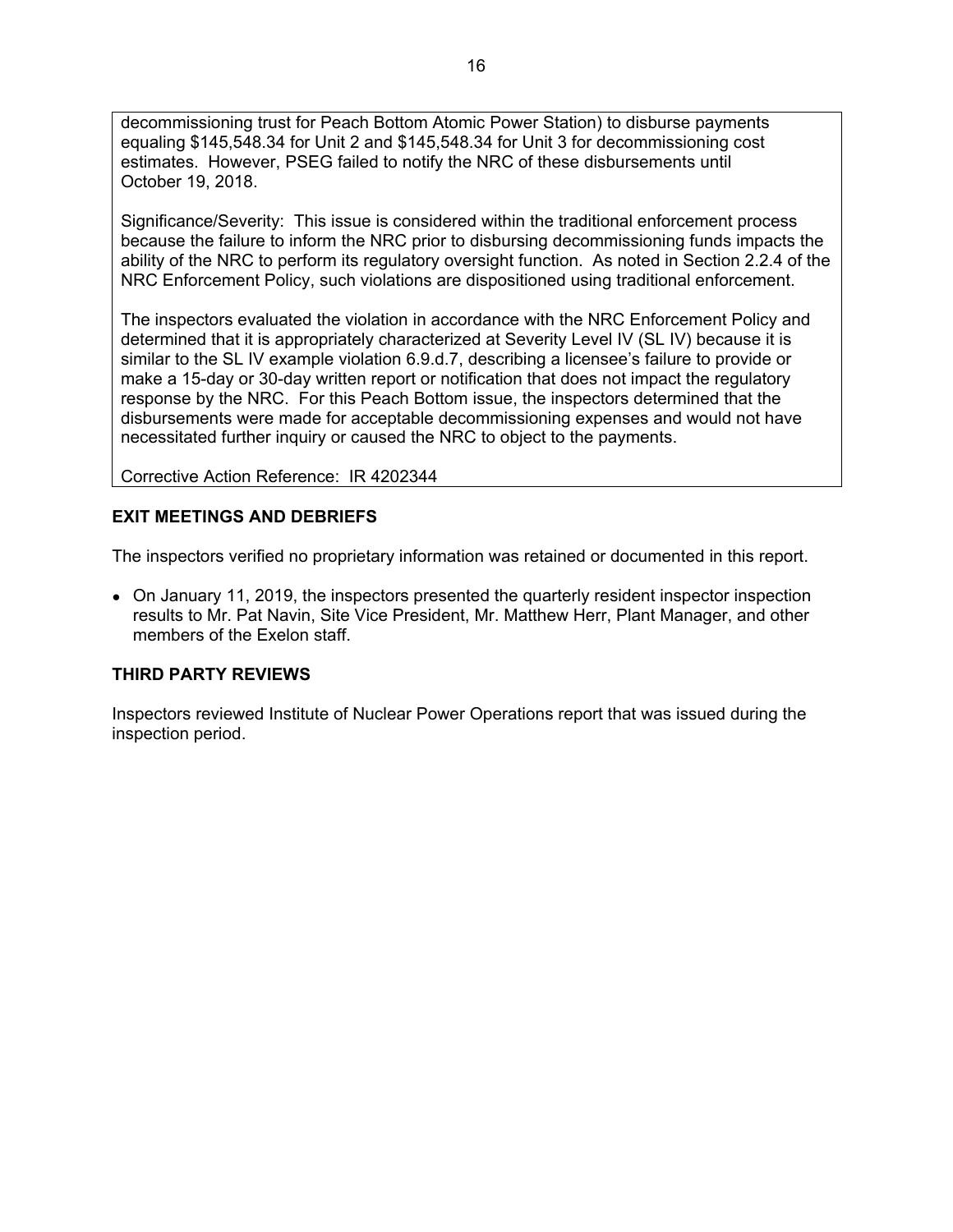# **DOCUMENTS REVIEWED**

# **71111.01**

**Procedures** 

RT-O-040-620-2, Outbuilding HVAC and Outer Screen Inspection for Winter Operation, Revision 26 RT-O-040-630-2, Unit 2 Condensate Storage Tank, Revision 16 RT-O-040-630-2, Winterizing Procedure, Revision 16 WC-AA-107, Plant System Readiness Review, Revision 18 WC-AA-107, Attachment 7, Seasonal Critique Template, Revision 19

IRs 4196081 4197085

**Miscellaneous** 

Engineering Change 624973, Installation of Ice Booms in River to Protect Outer Screen Structure from Ice and Debris

IP-ENG-001 Form 3, Installation of Ice Booms in River to Protect Outer Screen Structure from Ice and Debris, Revision 0

# **71111.04**

Procedures ST-O-013-350-2, RCIC Valve Alignment Verification, Revision 5

IRs 4328401-01

Drawings 6280-M-351, Sheet 1, Nuclear Boiler, Revision 80 6280-M-351, Sheet 2, Nuclear Boiler, Revision 71 6280-M-359, Sheet 1, RCIC System, Revision 50 6280-M-360, Sheet 1, RCIC Pump Turbine Details, Revision 56

# **71111.08 – Inservice Inspection Activities**

Procedures

GEH-PDI-UT-1, PDI Generic Procedure for the Ultrasonic Examination of Ferritic Welds, Revision 12

- GEH-UT-543, Procedure for Automated Ultrasonic Examination of Jet Pump Assembly Welds, Revision 5
- SI-UT-217, Procedure for the Encoded Phased Array Ultrasonic Examination of Dissimilar Metal Welds, Revision 1

SI-UT-217-TS01, Phased Array Dissimilar Metal Weld Technique Sheet, Revision 0

WPS 1-1-GTSM-PWHT, Welding Procedure Specification for Manual GTAW and SMAW of P No.1 Base Metals, Revision 2

IRs (\*initiated in response to inspection) 4184351 4184460 4184788 4186505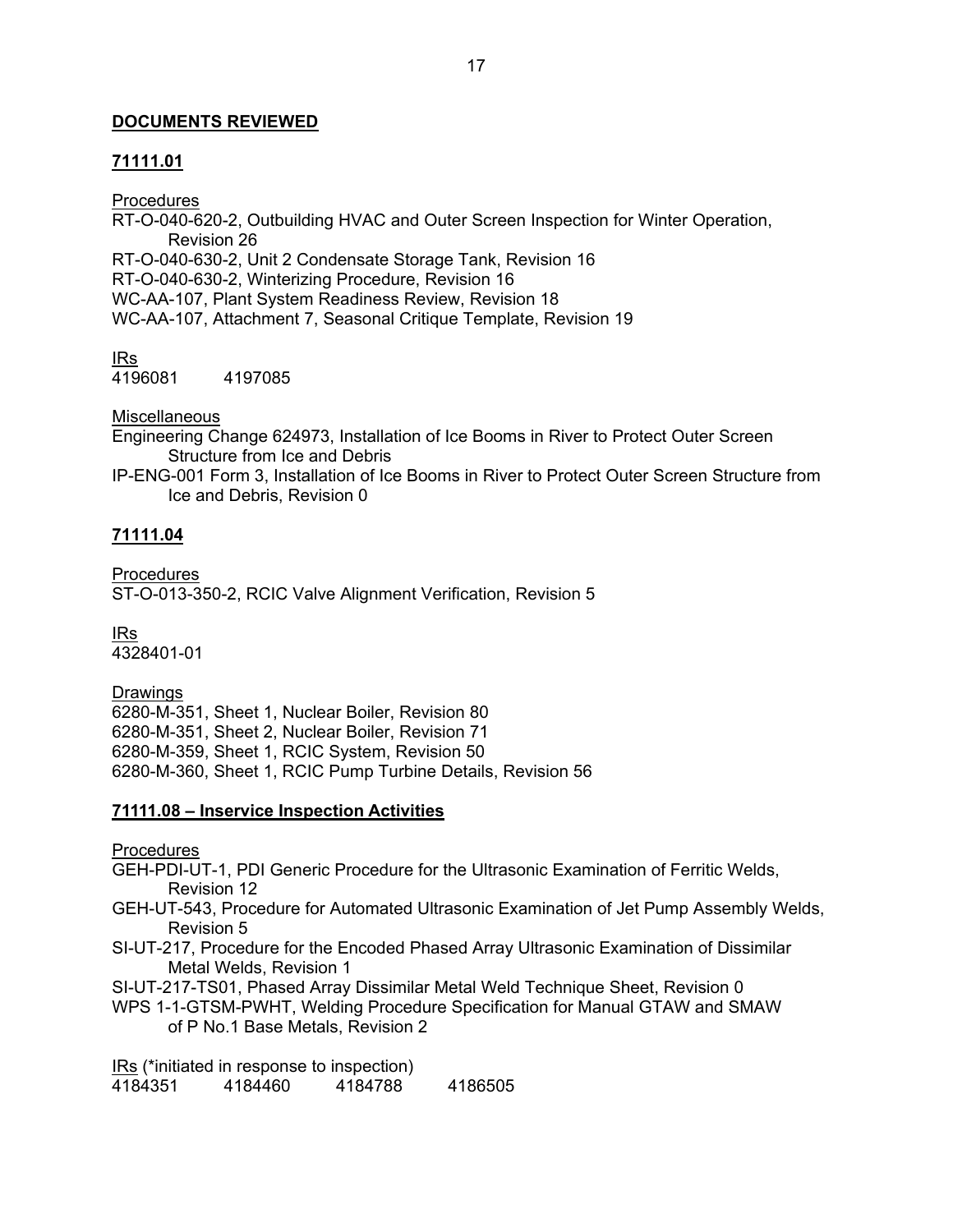# Drawings

GB-10-MI-202-3-C, ISI Iso RHR Discharge 2CP35 to Heat Exchanger 2CE24, Revision 1

# WOs

4746115

# **Miscellaneous**

A-18-003, Field Weld Checklist for W-1 on MO-2-01A-2469, dated October 23, 2018 BOP-MT-18-086, MT Examination Report for W-1 on MO-2-01A-2469, dated October 23, 2018 ER-PB-330-1001, Peach Bottom Units 2 & 3 ISI Program Plan Fourth Ten-Year Inspection Interval, Revision 0

RT Examination Report for W-1 on MO-2-01A-2469, dated October 25, 2018 Submittal of the In-Service Inspection (ISI) Owner's Activity Report (OAR) for the 21st Refueling Outage for Unit 2, dated February 9, 2017

UT-18-013, UT Examination Report for 10-2DC18-23, dated October 23, 2018 VE-18-015, UT Examination Report for 2-AS-1, dated October 21, 2018

# **71111.13**

Procedures AO 53.2-0, Equipment Checks After a Thunderstorm or High Wind Event, Revision 11

IRs 4171519

Miscellaneous PBAPS UFSAR, Chapter 06, Revision 26 PEA-24641, Failure Analysis of Valve, Check, 1" FNPT, 2000PSI, 316SS Construction

# **71111.15**

IRs 4013582 4037803 4190682

**Miscellaneous** EC 623295, Peach Bottom Tornado Missile Vulnerabilities PBAPS Current Licensing Basis for Tornado Events to Support Technical Evaluation 623295, Attachment 1 PBAPS UFSAR, Appendix C, Revision 26 PEA-3-2018-0379, ODM-U3 MSIV EOC Inspection, Revision 0

# **71111.18**

Procedures ST/LLRT 20.01A.02, MSIV Local Leak Rate Test, Revision 14

<u>IRs</u><br>4178993 4178993 4187918 4187920 4194514 4196643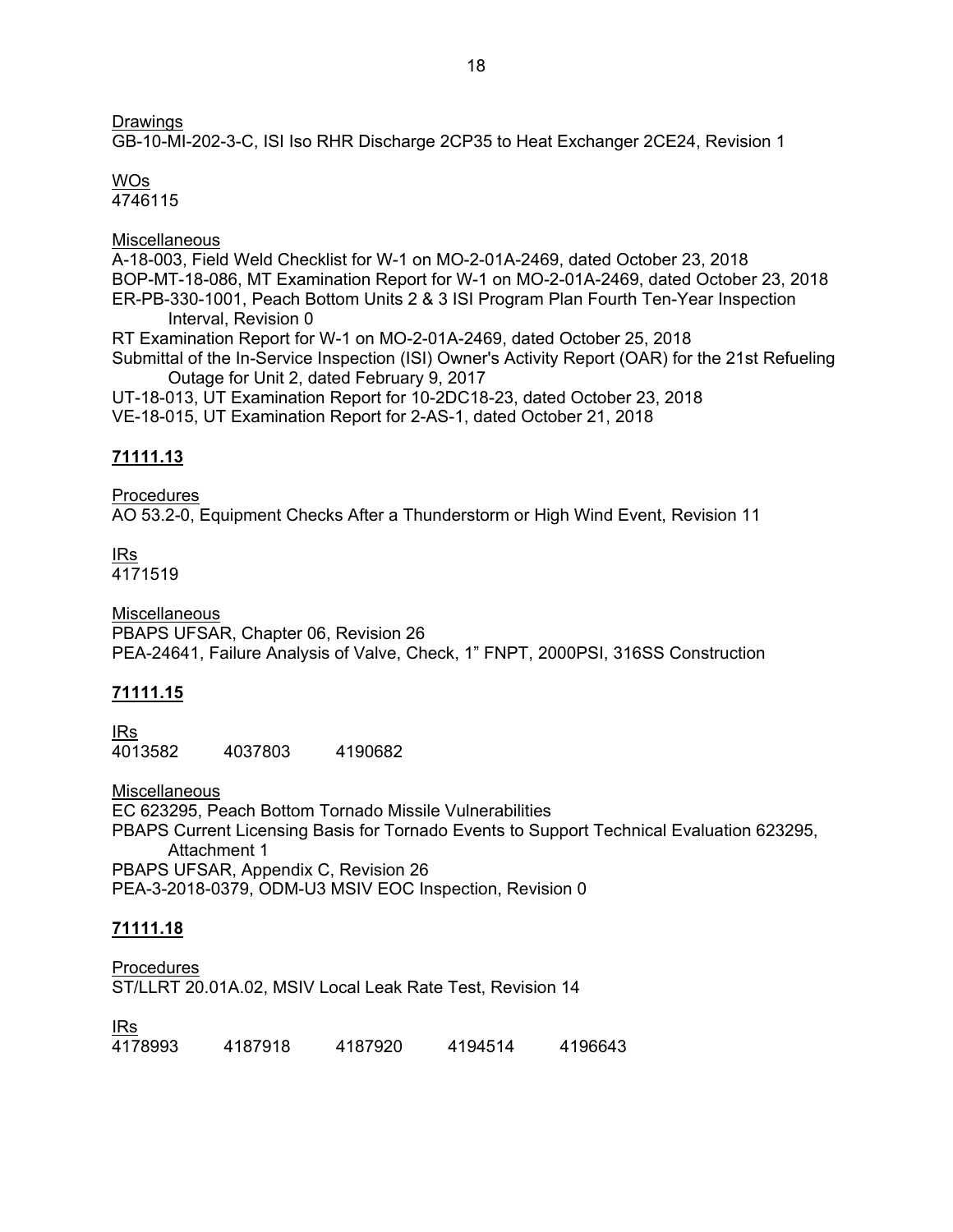# **71111.19**

#### **Procedures**

ER-AA-380, Primary Containment Leak Rate Testing Program, Revision 11 ST-O-007-410-2, PCIS Valves Cold Shutdown Inservice Test, Revision 32 ST/LLRT 20.06.01, 'A' Feedwater LLRT, Revision 12 ST/LLRT 20.06.03, 'B' Feedwater LLRT, Revision 14

# Assignment Report

2738860

IRs 4186375 4188083

### **71111.22**

**Procedures** 

ST-O-011-405-2, Standby Liquid Control System 'B' LOOP Injection Test, Revision 14

# **71114.04**

**Procedures** EP-AA-110-200, Dose Assessment, Revision 10 EP-AA-110-200-F-04, JAF/NMP Evaluation of Possible Lake Breeze Events, Revision B EP-AA-110-200-F-21, JAF/NMP Meteorological Data Acquisition, Revision B EP-AA-110-201, On-Shift Dose Assessment, Revision 5 EP-AA-110-201-F-13, NMP Unit 1 Rapid Release Path Board, Revision B EP-AA-110-201-F-14, NMP Unit 2 Rapid Release Path Board, Revision B EP-AA-110-201-F-17, Manual Summing of Dose Assessment Results,

Revision A

#### **Miscellaneous**

Evaluation 18-19, URI Procedures and Supporting Forms Evaluation 18-30, EP-AA-110-200-F-13 - Peach Bottom Detailed Assessment Release Path Board - Revision B

# **71124.01**

<u>IRs</u><br>4151004 4151784 4154290

#### **71124.02**

<u>IRs</u><br>4180496 4142855

#### **71151**

| <b>IRs</b> |         |         |
|------------|---------|---------|
| 4084790    | 4157087 | 4163939 |